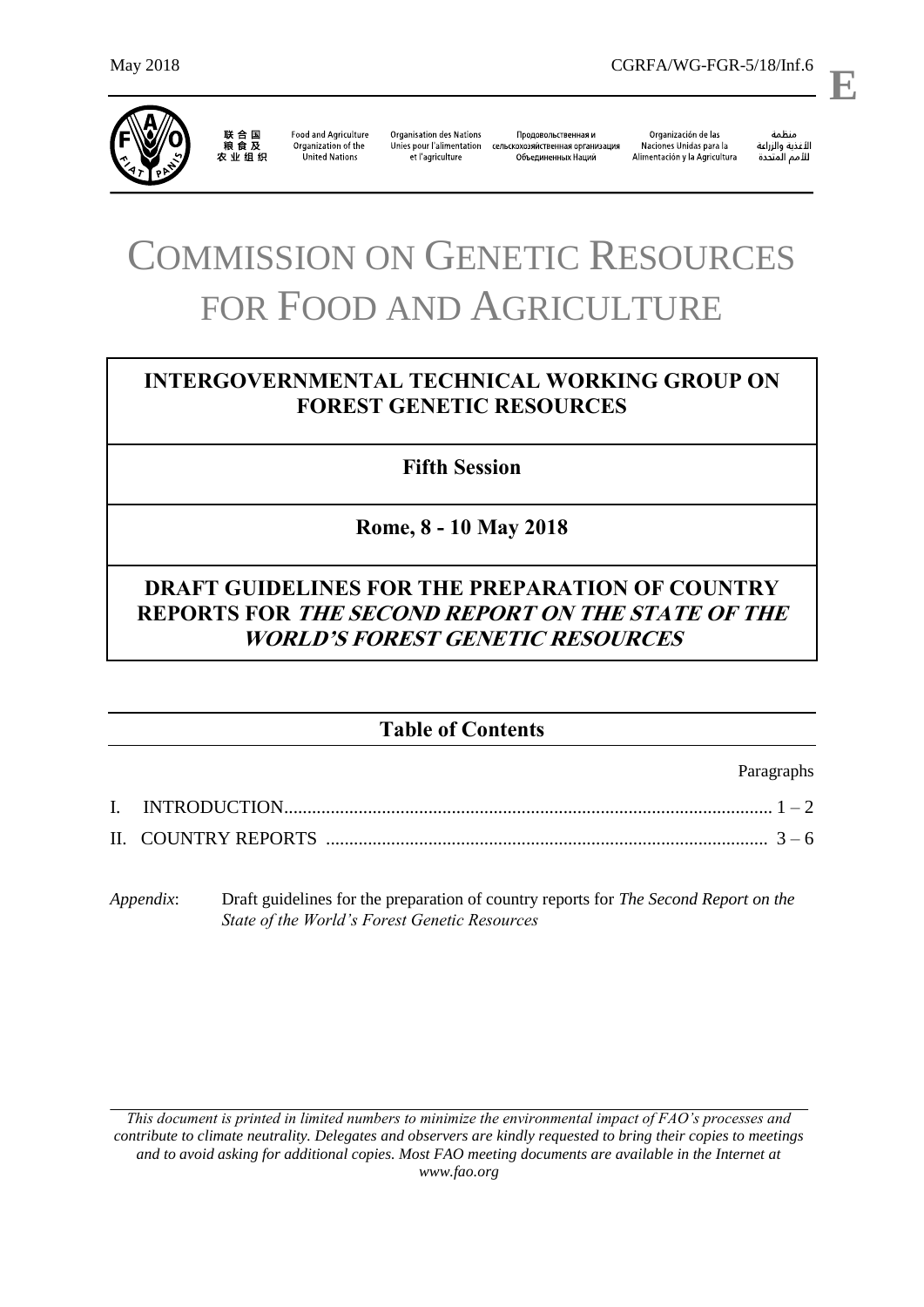# **I. INTRODUCTION**

1. At its Sixteenth Regular Session in 2017, the Commission on Genetic Resources for Food and Agriculture (the Commission) adopted targets, indicators and verifiers for forest genetic resources to be used as assessment tools for monitoring the implementation of *The Global Plan of Action for the Conservation, Sustainable Use and Development of Forest Genetic Resources* (the Global Plan of Action). <sup>1</sup> The Commission also adopted a schedule for monitoring the implementation of the Global Plan of Action, including the main steps required for the preparation of *The Second Report on the State of the World's Forest Genetic Resources* (Second Report).

2. The schedule envisages that the preparation of the Second Report and the Second Report on the implementation of the Global Plan of Action (Second Implementation Report) will be carried out in parallel. This document presents draft guidelines for countries to prepare their country report for the Second Report.

# **II. COUNTRY REPORTS**

3. The primary source of data and information for the preparation of the Second Report will be country reports on forest genetic resources. The National Focal Points on forest genetic resources (NFPs) are expected to coordinate the preparation of the country reports. The draft guidelines presented in *Appendix* to this document consist of two sections explaining the data and information that countries are expected to submit to FAO by June 2020.

4. The first section of the guidelines explains the data and information needed regarding the implementation of the Global Plan of Action. This section, i.e. a questionnaire, was developed in consultation with the NFPs and regional networks on forest genetic resources in 2017 and it is based on the targets, indicators and verifiers for forest genetic resources. The NFPs were invited to fill in the questionnaire by January 2018 for the preparation of the First Report on the Implementation of the Global Plan of Action (First Implementation Report). As part of the reporting process for the Second Report, the filled questionnaire will be made available to the NFPs and they only need to update changes occurred in the data and information since January 2018.

5. The second section of the guidelines describes complementary information that is needed for the preparation of the Second Report. This section was developed by revising the 2010 guidelines for the preparation of country reports for the first report on *The State of the World's Forest Genetic*  Resources<sup>2</sup>. The complementary information follows the proposed structure of the Second Report. Countries are not requested to provide any detailed data that they have submitted to FAO as part of other reporting processes (e.g. the Global Forest Resources Assessment<sup>3</sup>).

6. For the preparation of the Second Report, the data and information provided through the country reports will be complemented with data and information obtained from other relevant assessments and data providers, as well as from scientific literature.

 $\overline{a}$ 

 $1$  CGRFA-16/17/Report, paragraph 74.

<sup>2</sup> http://www.fao.org/forestry/37198/en/

<sup>&</sup>lt;sup>3</sup> Global Forest Resources Assessment 2020. Guidelines and specifications. Forest Resources Assessment Working Paper 189, FAO, Rome.<http://www.fao.org/3/I8699EN/i8699en.pdf>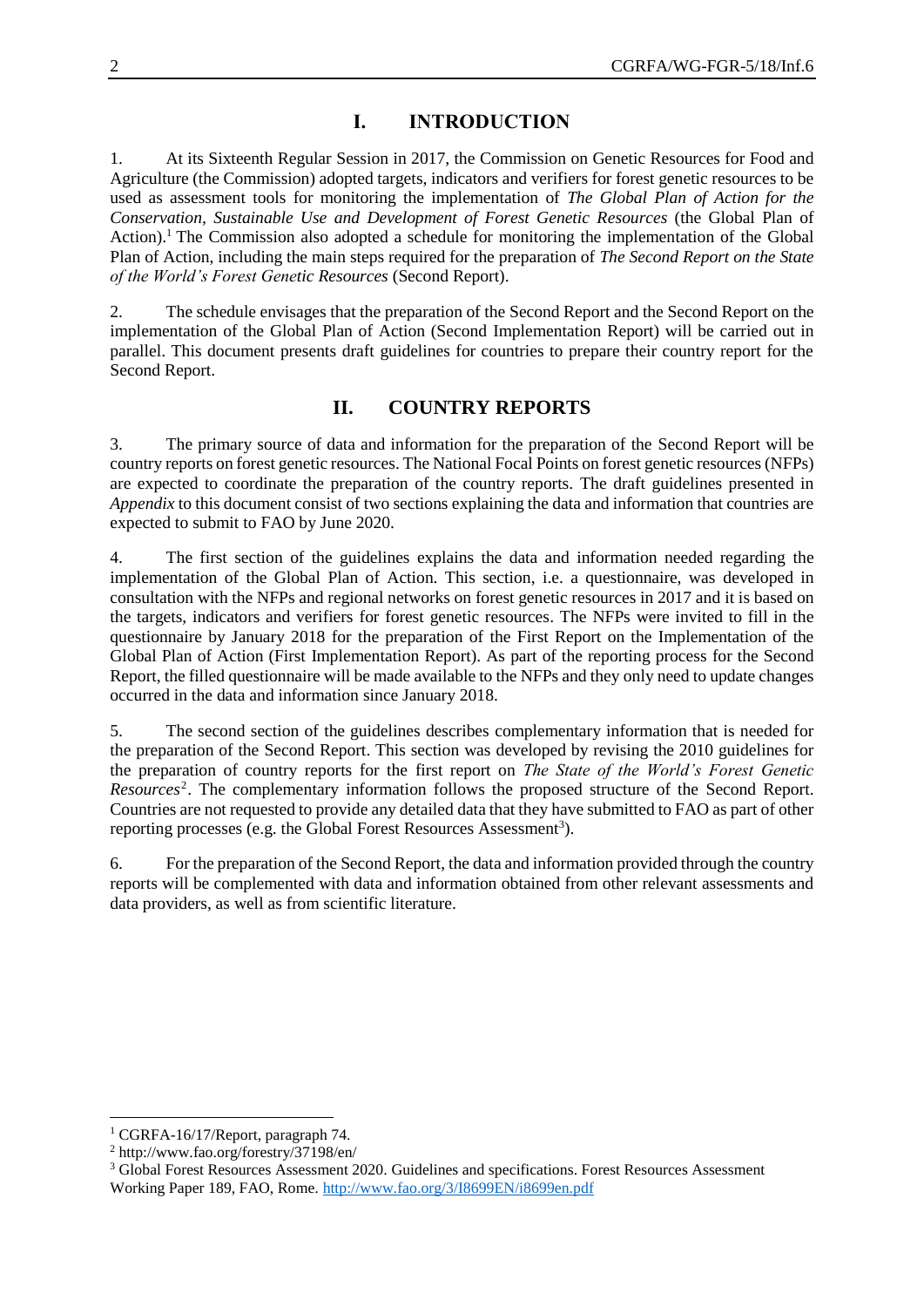# **APPENDIX**

# **DRAFT GUIDELINES FOR THE PREPARATION OF COUNTRY REPORTS FOR** *THE SECOND REPORT ON THE STATE OF THE WORLD'S FOREST GENETIC RESOURCES*

## **TABLE OF CONTENTS**

|                |                                                 | Page           |
|----------------|-------------------------------------------------|----------------|
| $\mathbf{I}$ . | <b>INTRODUCTION</b>                             | 2              |
| $\mathbf{H}$   | PURPOSE OF THE GUIDELINES                       | $\overline{2}$ |
| Ш.             | SCOPE, STRUCTURE AND CONTENT OF COUNTRY REPORTS | 2              |
|                | IV. SUBMISSION OF THE COUNTRY REPORTS           | $\overline{4}$ |
| V.             | PROCESS AND TIMELINE                            | 5              |
|                |                                                 |                |
| Annex $l$ :    | QUESTIONNAIRE FOR SUBMITTING SPECIFIC DATA AND  |                |
|                | <b>INFORMATION ON FOREST GENETIC RESOURCES</b>  | 6              |
| Annex $2$ :    | PROPOSED OUTLINE OF THE COMPLEMENTARY REPORT    | 20             |
|                | Annex 3: GLOSSARY OF TECHNICAL TERMS            | 30             |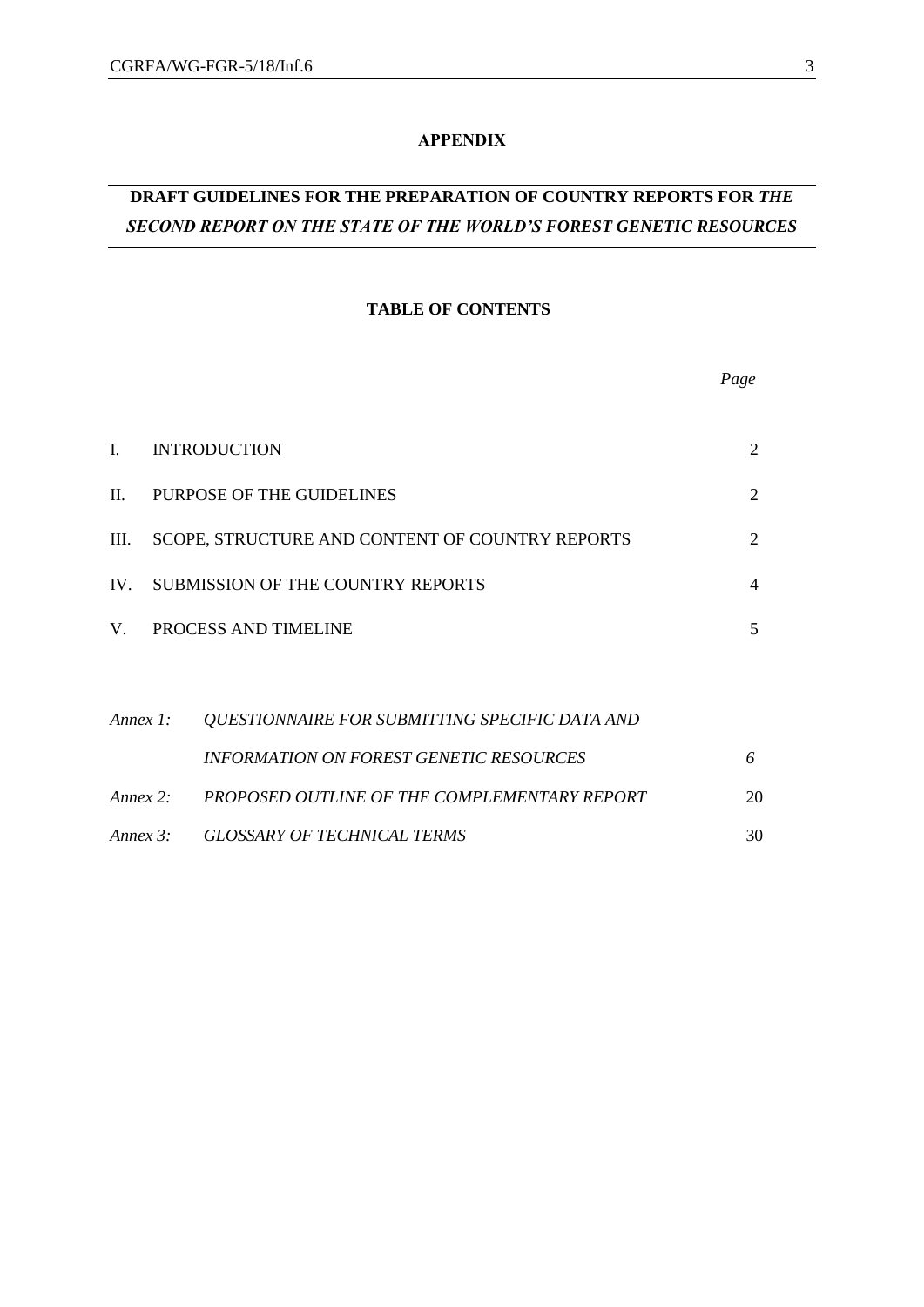# **I. INTRODUCTION**

1. Forest genetic resources refers to the heritable materials maintained within and among trees and other woody plant species that are of actual or potential economic, environmental, scientific or societal value. These species provide wood and non-wood forest products, and they contribute towards sustainable development in many ways. Trees and other woody plants species also maintain ecosystem services and fulfil environmental functions. There are approximately 60,000 tree species in the world but only few of them have been studied in any depth for their present and future potential. Globally, around 2,400 species of trees, shrubs, palms and bamboo are actively managed for products and/or services, and approximately 700 tree species are subject to tree improvement

2. The *Global Plan of Action for the Conservation, Sustainable Use and Development of Forest Genetic Resources* (Global Plan of Action)<sup>4</sup> was adopted by the FAO Conference at its Twenty-eighth Session in June 2013<sup>5</sup>. It was developed in response to the findings of the first report on *The State of the* World's Forest Genetic Resources<sup>6</sup> (First Report) and agreed by the Commission on Genetic Resources for Food and Agriculture (the Commission) at its Fourteenth Regular Session in April 2013<sup>7</sup> based on the strategic priorities identified by the Intergovernmental Technical Working Group on Forest Genetic Resources (the Working Group).

3. At its Sixteenth Regular session in 2017, the Commission adopted targets, indicators and verifiers for forest genetic resources to be used as assessment tools to monitor the implementation of the Global Plan of Action.<sup>8</sup> The Commission also adopted a schedule for monitoring the implementation of the Global Plan of Action, including the main steps required for the preparation of *The Second Report on the State of the World's Forest Genetic Resources* (Second Report).

4. In January 2018, countries submitted data and information for the First Report on the Implementation of the Global Plan of Action (First Implementation Report). The monitoring schedule envisages that the preparation of the Second Implementation Report and the Second Report will be carried out in parallel.

5. This document presents guidelines for the preparation of the country report on forest genetic resources. It also provides additional information on the reporting format and process.

# **II. PURPOSE OF THE GUIDELINES**

6. These guidelines constitute the main reference document for the preparation of country reports on forest genetic resources. They have been designed by FAO to assist countries in gathering and submitting relevant data and information for the preparation of the Second Report.

# **III. SCOPE, STRUCTURE AND CONTENT OF COUNTRY REPORTS**

# *Scope*

l

7. Countries are invited to report on forest genetic resources within their national jurisdictions. They should report on the genetic resources of trees and other woody plants species which are currently managed and/or used in the forestry sector (including agroforestry systems) or which could potentially

<sup>4</sup> http://www.fao.org/3/a-i3849e.pdf

<sup>5</sup> C 2013/REP, paragraph 77.

 $6$  http://www.fao.org/3/a-i3825e.pdf

<sup>7</sup> CGRFA-14/13/Report, paragraph 52.

<sup>8</sup> CGRFA-16/17/Report, paragraph 74.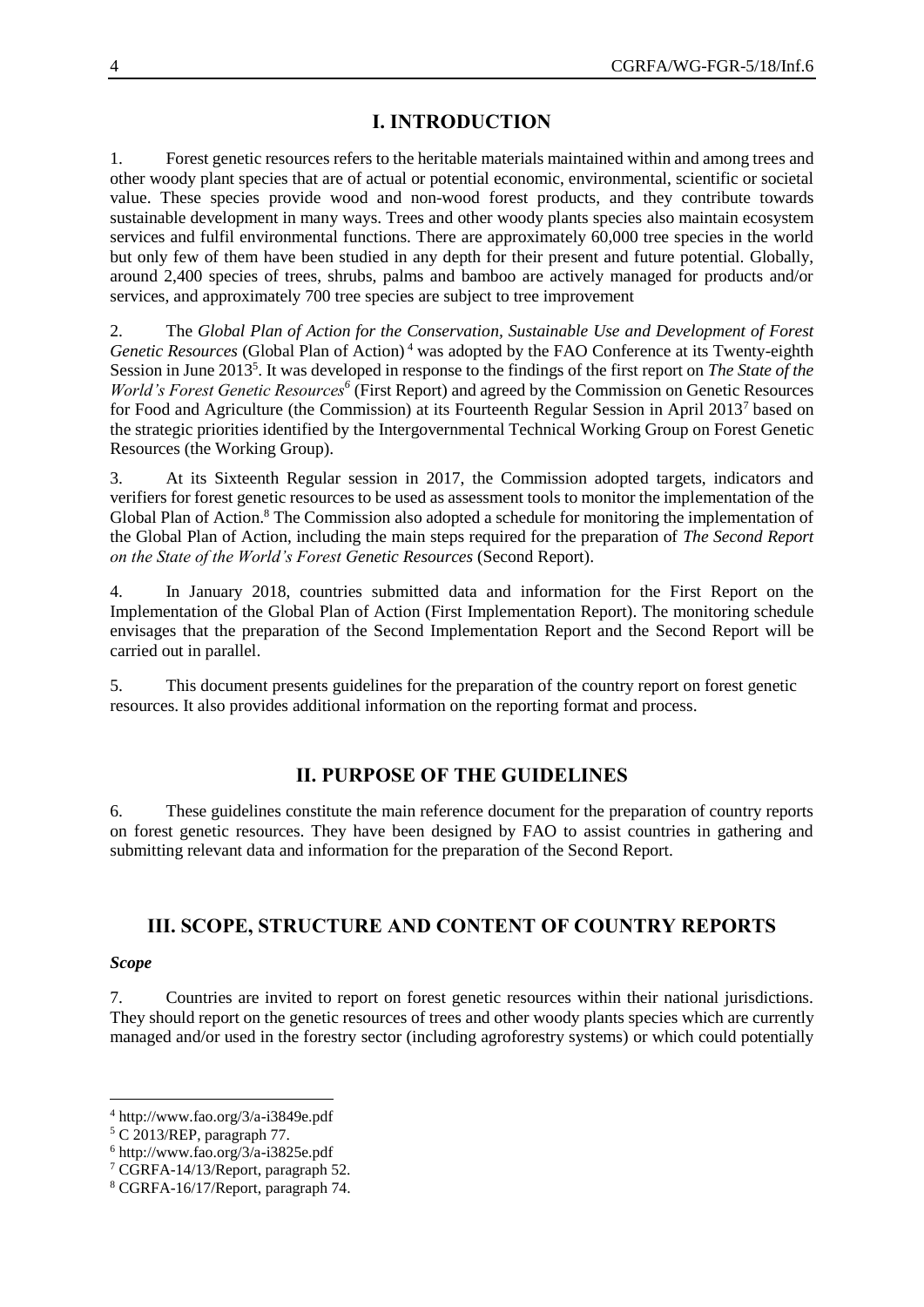be used, and which are managed in both natural and planted forests, as well as in other wooded lands not classified as "forests" by the FAO's Global Forest Resources Assessment<sup>9</sup>.

8. Countries should not report on the genetic resources of trees and other woody plant species that are used in the agriculture sector and that are included in their reports on plant genetic resources for food and agriculture. Domesticated fruit trees and their varieties, coffee or oil palm, for example, are not considered as forest genetic resources in the preparation of the Second Report.

9. At its Fourth Session in 2016, the Working Group discussed the scopes of the Implementation Reports and the Second Report. It stressed that the information to be collected for the Second Report should cover the state of the forest genetic resources themselves to provide a more comprehensive assessment.<sup>10</sup> This was considered important as the Implementation Reports mainly focus on the state of conservation, use and development of forest genetic resources. Therefore, countries are expected to cover both scopes in their country reports on forest genetic resources.

# *Structure*

10. A country report consists of two elements, 1) a structured questionnaire, and 2) a complementary report. The questionnaire was developed in consultation with the National Focal Points (NFPs) and regional networks on forest genetic resources in 2017 and it is based on the targets, indicators and verifiers for forest genetic resources. The questionnaire is presented in Annex 1.

11. Annex 2 of the guidelines presents the outline of the complementary report. Following the proposed structure of the Second Report, Annex 2 explains complementary information that is needed for the preparation of the Second Report. It was developed by revising the 2010 guidelines for the preparation of country reports for the First Report.

12. The complementary report should begin with an executive summary presenting its main contents, findings and conclusions. A list of abbreviations and acronyms used in the complementary report should also be included. A section acknowledging the contributions of national experts and stakeholders can also be included.

13. The following structure is recommended for the main body of the complementary report:

**Chapter 1.** Value and importance of forest genetic resources

**Chapter 2.** State of forests

**Chapter 3.** State of other wooded lands

**Chapter 4.** State of diversity between trees and other woody plant species

**Chapter 5.** State of diversity within trees and other woody plants species

**Chapter 6.** *In situ* conservation of forest genetic resources

**Chapter 7.** *Ex situ* conservation of forest genetic resources

**Chapter 8.** The state of use

l

**Chapter 9.** The state of genetic improvement and breeding programmes

**Chapter 10.** Management of forest genetic resources

<sup>9</sup> Global Forest Resources Assessment 2020. Terms and Definitions. Forest Resources Assessment Working Paper 188, FAO, Rome.<http://www.fao.org/3/I8661EN/i8661en.pdf>

<sup>&</sup>lt;sup>10</sup> CGRFA/WG-FGR-4/16/Report, paragraph 19.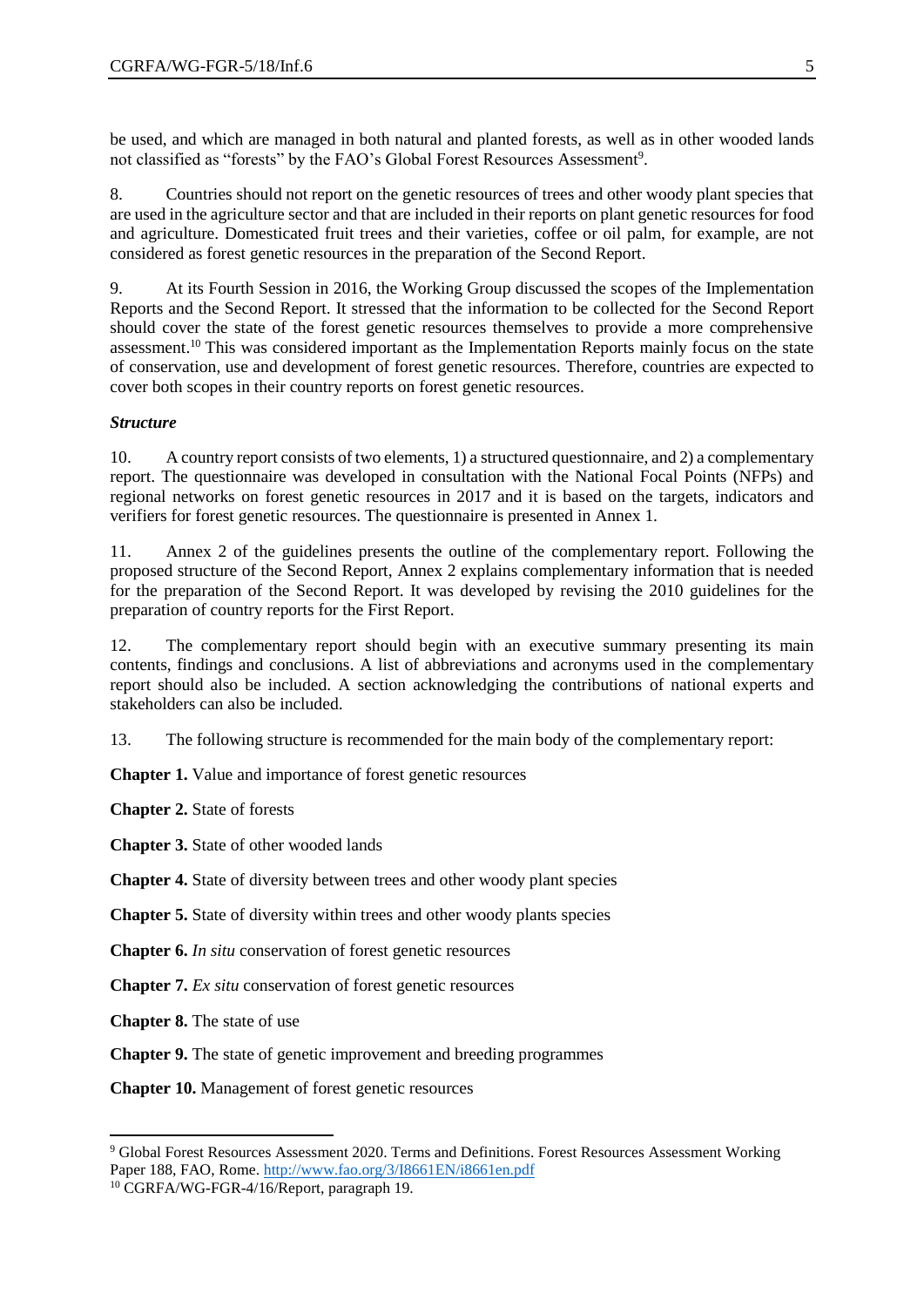**Chapter 11.** Institutional framework for the conservation, use and development of forest genetic resources

**Chapter 12.** International and regional cooperation on forest genetic resources

**Chapter 13.** Recommended actions for the future

14. A list of references used in the text should be included at the end of the complementary report. Additional data and information can be included as annexes.

# *Content*

15. The questionnaire was designed to track the responses of countries to the Global Plan of Action (see Part A of the questionnaire in Annex 1), as well as the state of conservation, use and development of forest genetic resources (see Part B of the questionnaire in Annex 1). It consists of 31 questions formulated based on the verifiers adopted by the Commission. As part of the questionnaire, countries can also provide, as appropriate, comments and additional information. Countries should aim to answer all questions. In case the needed data and/or information is not available for answering a question, there is an option to indicate this situation.

16. A questionnaire pre-filled with the data and information submitted earlier will be made available to those NFPs who contributed to the preparation of the First Implementation Report. They will only need to update changes occurred in the data and information since January 2018.

17. Annex 2 of these guidelines provides a chapter-by-chapter guidance on topics and issues that should be covered in the complementary report. It also includes questions which facilitate the writing of different chapters. A glossary of technical terms is provided in Annex 3.

18. It is recognized that countries may not manage and collect information on forest genetic resources at national level but at sub-national level. Therefore, the country reports can be based on data and information collected at national and/or sub-national levels. However, sub-national data and information should be merged at national level, especially when filling in the questionnaire, so that the country reports reflect the state of forest genetic resources at national level, not at sub-national levels. In the complementary report, case studies or other examples can be presented based on sub-national data as text boxes, for example.

# **IV. SUBMISSION OF THE COUNTRY REPORTS**

19. FAO has created an online reporting system for answering the questionnaire which can be accessed through the following link: [http://www.openforis.org/fgr/login.](http://www.openforis.org/fgr/login) It is recommended to only use the Chrome browser for accessing the questionnaire.

20. The online reporting system was created using the Collect tool of Open Foris (see [http://www.openforis.org](http://www.openforis.org/) for further information). Each NFP will be provided with a username and a password for accessing the reporting system. NPFs can change the password after they have logged into the reporting system for the first time. NFPs and their alternates have access only to the reporting template of their own country. They can contact the Secretariat of the Working Group if they experience any problems in answering the online questionnaire.

21. The list of species countries reported for the First Report have been incorporated into the online questionnaire as a pull-down list for questions 11-26. In case there is a need to add species to the list, the NFPs should contact the Secretariat of the Working Group.

22. It is recommended that the NFPs compile the necessary data and information, and also consult relevant national experts and institutions in their country before filling the online questionnaire and preparing the complementary report. Furthermore, the National Coordinating Mechanism on forest genetic resources, or similar arrangement, may find it useful to establish a specific working group to compile data and information for the country report, and to write its different chapters.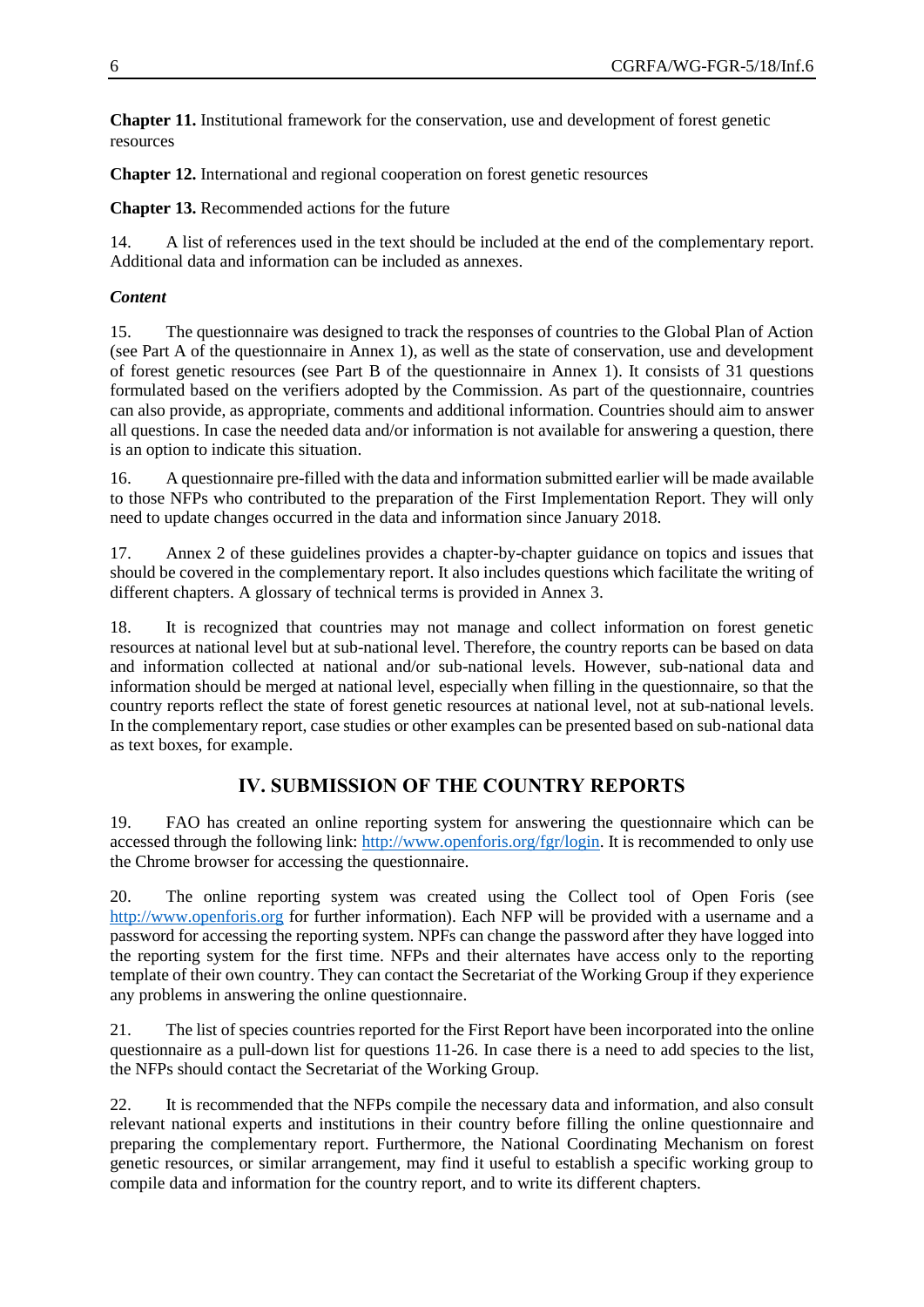23. Once the filled questionnaire has been cleared by a relevant authority, the NFPs should submit the questionnaire in the online reporting system. The NFPs are able to view the report after the submission. The filled questionnaire will remain stored in the reporting system for use by the NFPs in the next reporting round.

24. The complementary report must be submitted as an official government document, in one of the FAO official languages. It should be submitted by email to FO-ITWG-FGR@fao.org as a MS-WORD or a PDF document and accompanied by an electronic copy of the submission letter.

# **V. PROCESS AND TIMELINE**

25. Following the Seventeenth Regular Session of the Commission in February 2019, FAO will invite Members of the Commission to update their nominations of NFPs, and to submit their country progress reports for the preparation of the Second Report. The list of the nominated NFPs is available on the FAO website<sup>11</sup>. **The country reports should be submitted to FAO by 30 June 2020.** 

26. Subject to the availability of extra-budgetary funds, FAO is planning to organize regional and/or sub-regional consultations in late 2019 and early 2020 to provide technical support to countries for the preparation of the country reports. After countries have submitted their reports in June 2020, FAO will conduct data and information analyses and syntheses for different chapters of the Second Report. FAO is planning to organize expert meetings on selected topics in early 2021 and to prepare draft chapters of the SoW-FGR-2 in late 2021.

27. In early 2022, FAO will prepare a draft of the Second Report for review by the Working Group at its Seventh Session. Following the comments provided by the Working Group, FAO will finalize the draft Second Report for consideration by the Commission at its Nineteenth Regular Session which is scheduled to be held in early 2023.

28. The FAO contact for this reporting process is:

Mr Jarkko Koskela Secretary of the Intergovernmental Technical Working Group on Forest Genetic Resources Forestry Officer (Forest Genetic Resources & Biodiversity) Forestry Policy and Resources Division Forestry Department FAO Viale delle Terme di Caracalla 00153 Rome, Italy Email: [FO-ITWG-FGR@fao.org](mailto:FO-ITWG-FGR@fao.org)

l

<sup>&</sup>lt;sup>11</sup> List of National Focal Points for forest genetic resources is available at: <http://www.fao.org/forestry/fgr/64583/en/>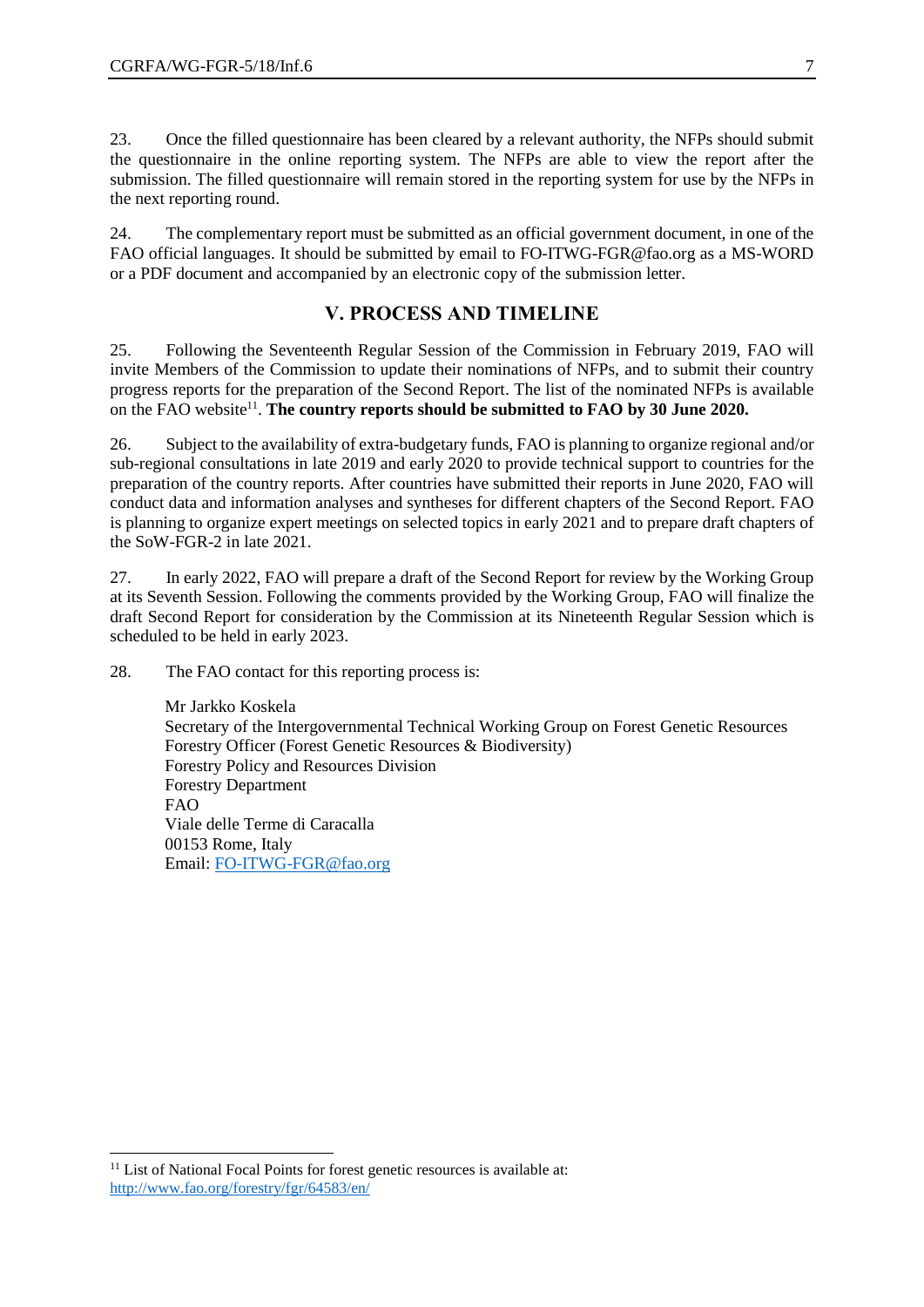# **ANNEX 1**

# **QUESTIONNAIRE FOR SUBMITTING SPECIFIC DATA AND INFORMATION ON FOREST GENETIC RESOURCES**

**Part A: Responses of countries to the Global Plan of Action for the Conservation, Sustainable Use and Development of Forest Genetic Resources**

# **Target A.1: Availability of data and information on FGR is increased**

| Indicator A.1.1: Extent of national FGR inventories or similar arrangements                                         |
|---------------------------------------------------------------------------------------------------------------------|
| Verifier A.1.1.1: Number and list of countries with operational national FGR inventories or<br>similar arrangements |
| Question 1: Does your country have an operational national (or sub-national) FGR inventory (-ies)?                  |
| Yes<br>$\Box$<br>If yes, please indicate the year when it was established: ______                                   |
| If yes, please indicate the areas of work/activities documented by the national FGR<br>inventory:                   |
| <b>Conservation of FGR</b><br>$\Box$                                                                                |
| Production of forest reproductive material<br>$\Box$                                                                |
| Research and development efforts (provenance trials, tree breeding etc)<br>$\Box$                                   |
| FGR transferred internationally<br>$\Box$                                                                           |
| Other (please specify under Comments)<br>$\Box$                                                                     |
| No, but a process for establishing a national FGR inventory has been initiated<br>$\Box$                            |
| N <sub>0</sub><br>$\Box$                                                                                            |
| Information not available<br>$\Box$                                                                                 |
| Comments / additional information:                                                                                  |

Notes for reporting: This verifier focuses on the existence of a national FGR inventory as a mechanism or process, not on the completeness of the inventory. In case the exact establishment year is not known, or if the national FGR inventory was developed over many years, the establishment year can be estimated based on the available information. The establishment of a national FGR inventory can be reported as "initiated" if a project or other action for this purpose has been approved or is being implemented.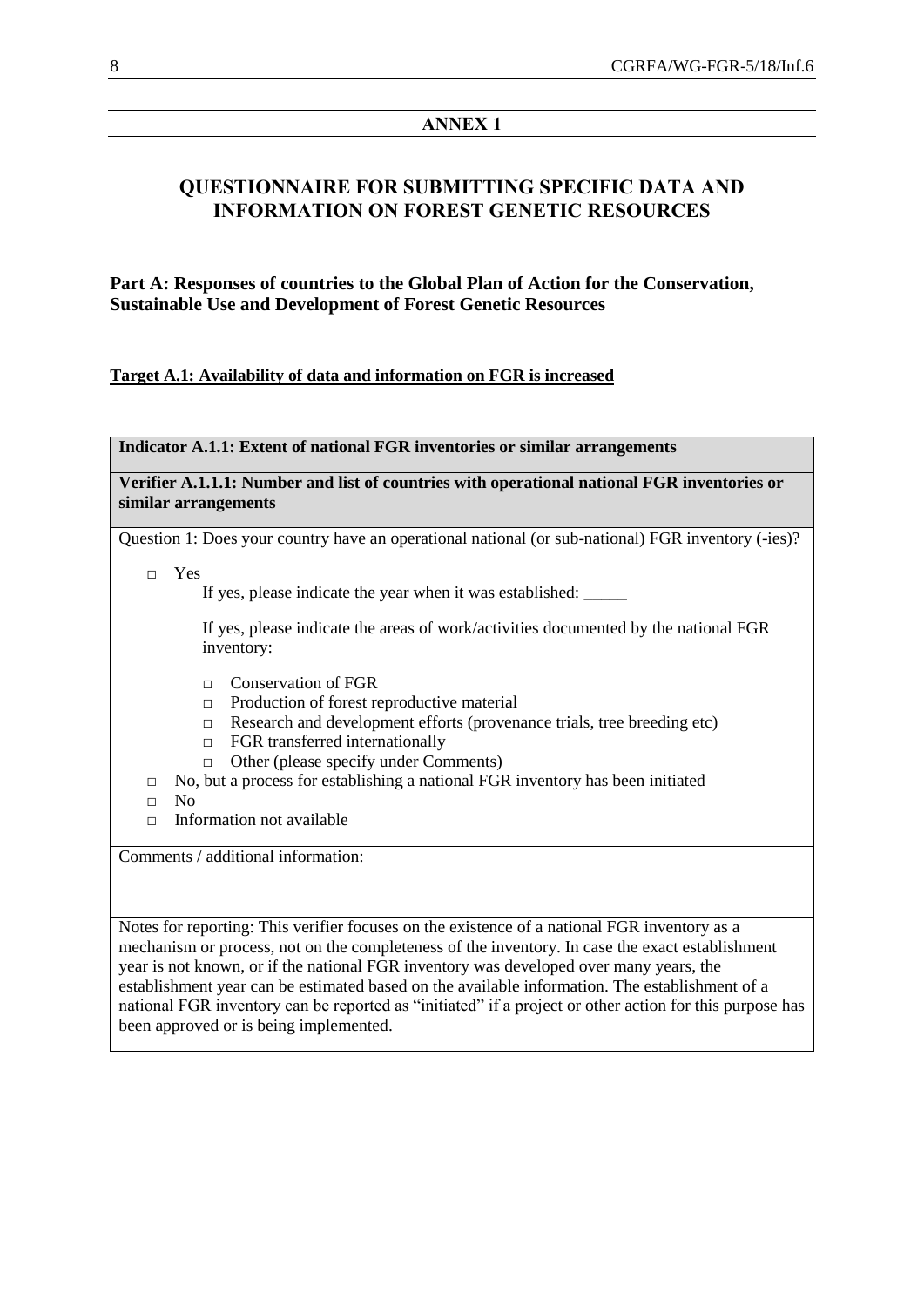## **Indicator A.1.2: Extent of up-to-date national FGR information systems**

**Verifier A.1.2.1: Number and list of countries with up-to-date national FGR information system(s) or other similar arrangements**

Question 2: Does your country have an up-to-date national (or sub-national) FGR information system(s)?

□ Yes

If yes, please indicate the year when it (or the first one) was established:

If yes, please indicate the areas of work/activities recorded in the information system(s):

- □ Conservation of FGR
- □ Production of forest reproductive material
- □ Research and development efforts (provenance trials, tree breeding etc)
- □ FGR transferred internationally
- □ Other (please specify under Comments)
- $\Box$  No, but a process for establishing a national FGR information system has been initiated
- □ No
- $\Box$  Information not available

Comments / additional information:

Notes for reporting: The establishment of a national FGR information system can be reported as "initiated" if a project or other action for this purpose has been approved or is being implemented.

# **Target A.2: National** *in situ* **and** *ex situ* **systems for FGR conservation are strengthened**

## **Indicator A.2.1: Extent of national** *in situ* **conservation systems**

**Verifier A.2.1.1: Number and list of countries with operational national** *in situ* **conservation systems**

Question 3: Does your country have an operational national (or sub-national) *in situ* conservation system(s) for FGR?

□ Yes

If yes, please indicate the year when it was established:

If yes, please indicate different components of the conservation system:

- □ *In situ* conservation units of FGR
- □ Protected areas
- □ Forests managed for production of wood and/or non-wood products
- □ Other (please specific under Comments)
- □ No, but a process for establishing a national *in situ* conservation system has been initiated
- □ No
- □ Information not available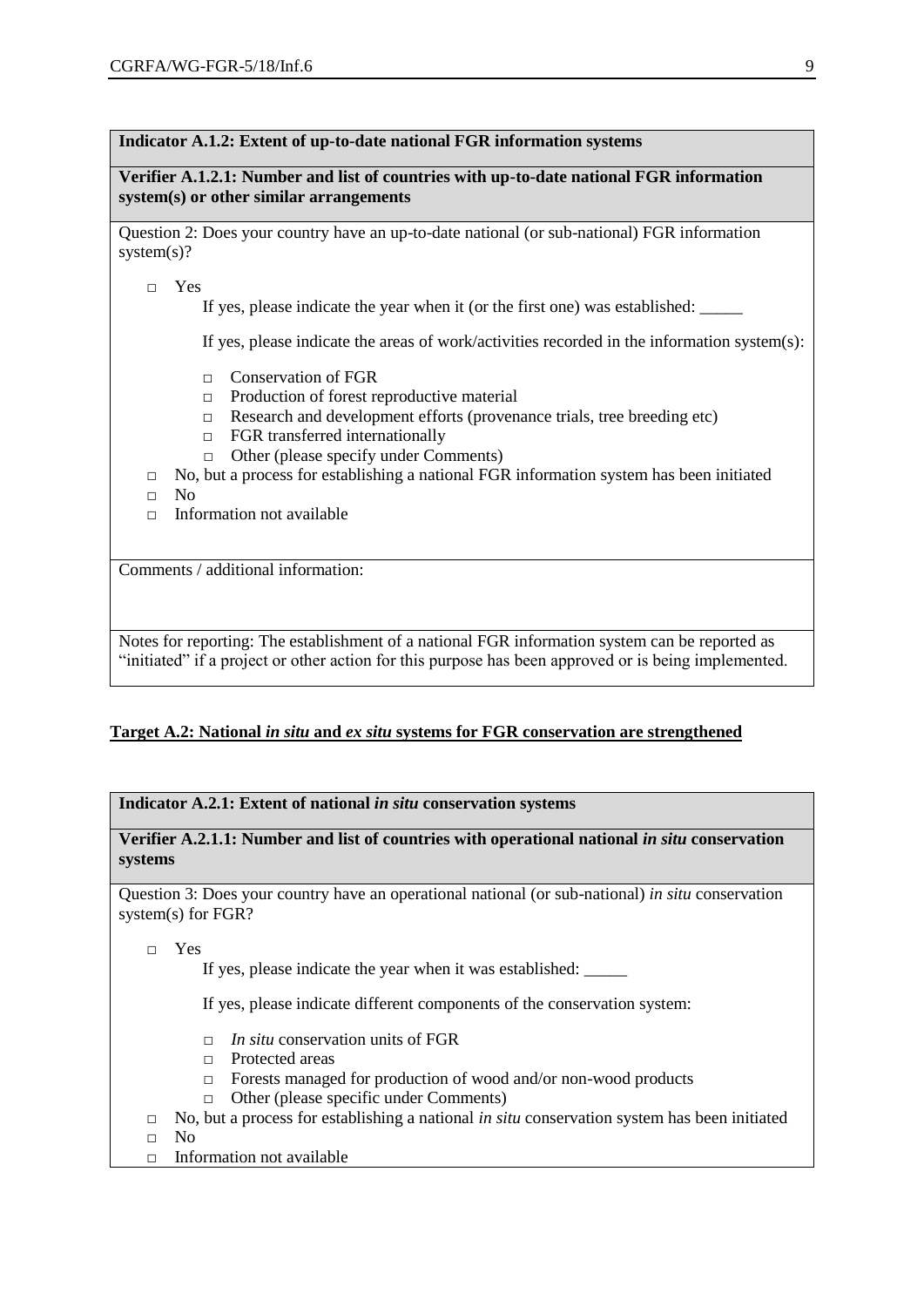Comments / additional information:

Notes for reporting: This verifier focuses on the existence of a national *in situ* conservation system (or programme) for FGR, not on the completeness of the conservation network.

# **Indicator A.2.2: Extent of national** *ex situ* **conservation systems**

## **Verifier A.2.2.1: Number and list of countries with operational national** *ex situ* **conservation systems**

Question 4: Does your country have an operational national (or sub-national) *ex situ* conservation system(s) for FGR?

□ Yes

If yes, please indicate the year when it was established:

If yes, please indicate different components of the conservation system:

- □ *Ex situ* conservation stands
- □ Field collections
- □ Storage facilities for seed, pollen or other tissue
- □ Other (please specific under Comments)
- □ No, but a process for establishing a national *ex situ* conservation system has been initiated
- $\neg$  No
- $\Box$  Information not available

Comments / additional information:

Notes for reporting: This verifier focuses on the existence of a national *ex situ* conservation system (or programme) for FGR, not on the amount of FGR conserved *ex situ*.

## **Target A.3: Tree seed and breeding programmes, as well as extension efforts on FGR use, are reinforced, including for conservation collections**

**Indicator A.3.1: Extent of national tree seed programmes**

**Verifier A.3.1.1: Number and list of countries with operational national tree seed programmes or similar arrangements**

Question 5: Does your country have an operational national (or sub-national) tree seed programme(s)?

□ Yes

If yes, please indicate the year when it was established: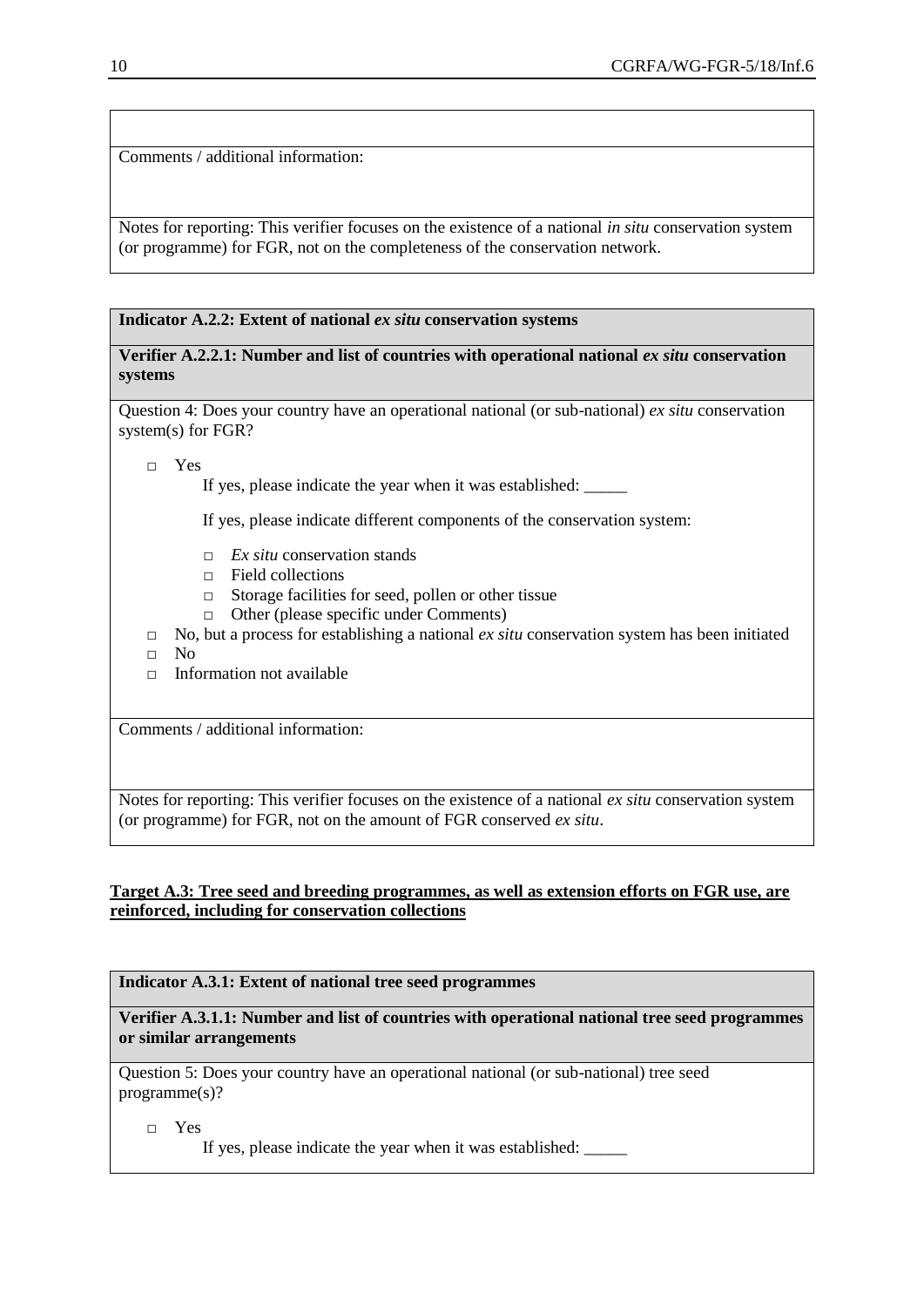- □ No, but a process for establishing an operational national tree seed programme has been initiated
- □ No
- $\Box$  Information not available

Comments / additional information:

Notes for reporting: The establishment of a national tree seed programme can be reported as "initiated" if a project or other action for this purpose has been approved or is being implemented.

# **Indicator A.3.2: Extent of tree breeding programmes**

#### **Verifier A.3.2.1: Number and list of countries with operational tree breeding programmes**

Question 6: Do public entities, private companies and/or other stakeholders operate a tree breeding programme (or programmes) in your country?

- □ Yes
	- If yes, please indicate the main stakeholder group operating tree breeding programme(s)
	- □ Public entities
	- □ Private companies
	- □ Private-public partnerships
	- □ Other stakeholders (please specify under Comments)
- $\Box$  No, but a process for establishing a tree breeding programme (or programmes) has been initiated
- □ No
- □ Information not available

Comments / additional information:

Notes for reporting: If "Other stakeholders" are the main group operating tree breeding programme(s), please identify them under the Comments section. The establishment of a tree breeding programme can be reported as "initiated" if a project or other action for this purpose has been approved or is being implemented.

## **Indicator A.3.3: Extent of extension efforts promoting appropriate use of FGR**

#### **Verifier A.3.3.1: Number and list of countries with ongoing extension programmes or activities on FGR use**

Question 7: Does your country have an extension programme (or programmes) that organizes extension activities on FGR use on a regular basis?

□ Yes

 $\overline{\phantom{a}}$ 

If yes, please indicate the year when it (or the first such programme) was established: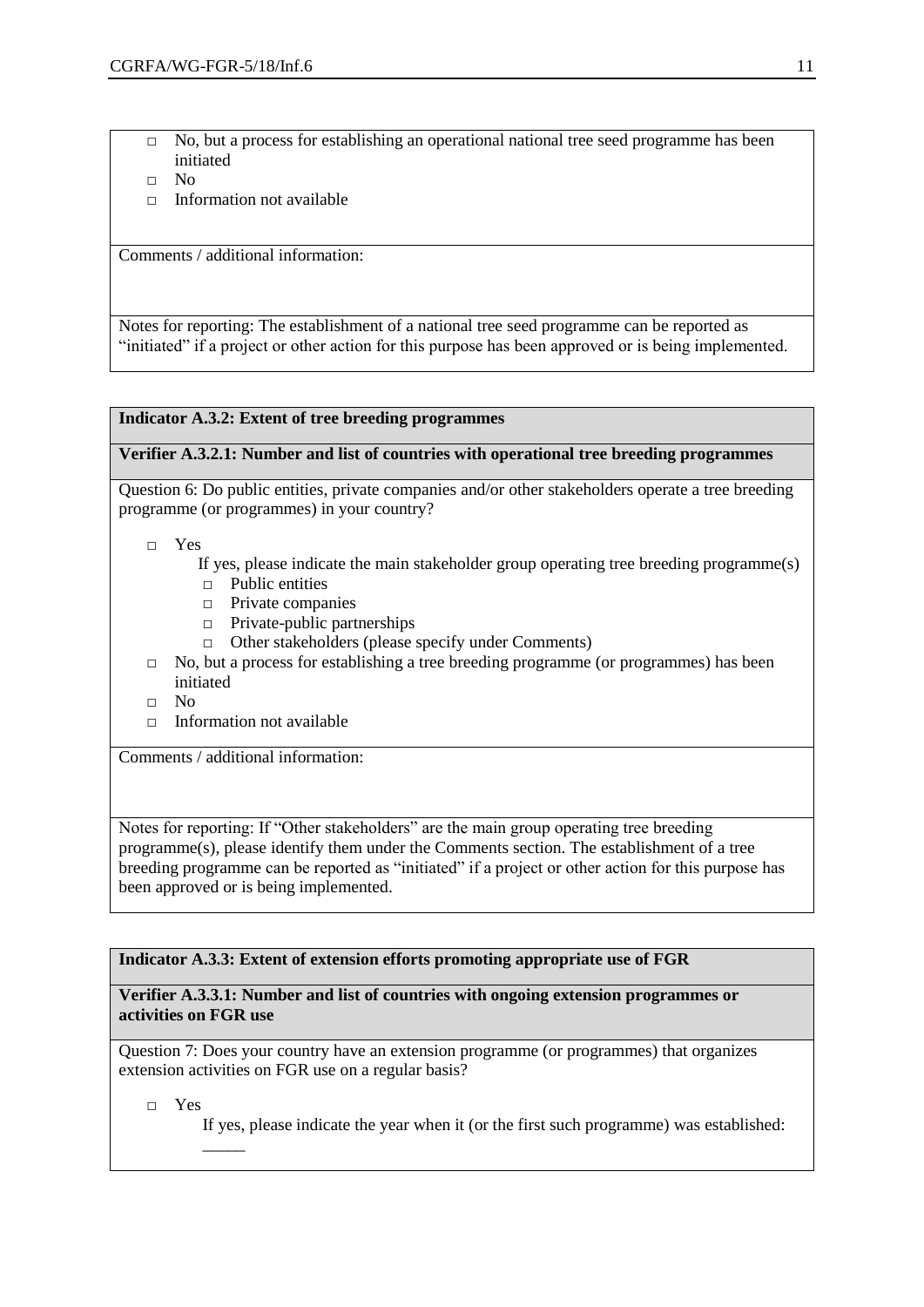If yes, please indicate the targeted FGR users of the extension programme:

- □ Farmers
- □ Local communities
- □ Forest owners
- □ Others (please specify under Comments)
- $\Box$  No, but a process for establishing an extension programme (or programmes) on FGR use has been initiated
- □ No
- $\Box$  Information not available

Comments / additional information:

Notes for reporting: The establishment of an extension programme can be reported as "initiated" if a project or other action for this purpose has been approved or is being implemented.

# **Target A.4: National coordination mechanisms on FGR are created, and national strategies for FGR conservation and use are developed and implemented**

# **Indicator A.4.1: Extent of national coordination mechanisms on FGR**

**Verifier A.4.1.1: Number and list of countries with national coordination mechanisms on FGR**

Question 8: Does your country have a national (or sub-national) coordination mechanism(s) on FGR?

□ Yes

If yes, please indicate the year when it was established:

If yes, please indicate the stakeholders involved in the national FGR coordination mechanism:

- □ Farmers
- □ Forest owners
- $\Box$  Private sector
- □ Non-governmental organizations
- □ Governmental organizations (including state-owned enterprizes)
- $\Box$  Research organizations (including universities)
- □ Relevant ministries
- □ Others (please specify under Comments)
- $\Box$  No, but a process for establishing a national coordination mechanism on FGR has been initiated
- $\neg$  No
- $\Box$  Information not available

Comments / additional information: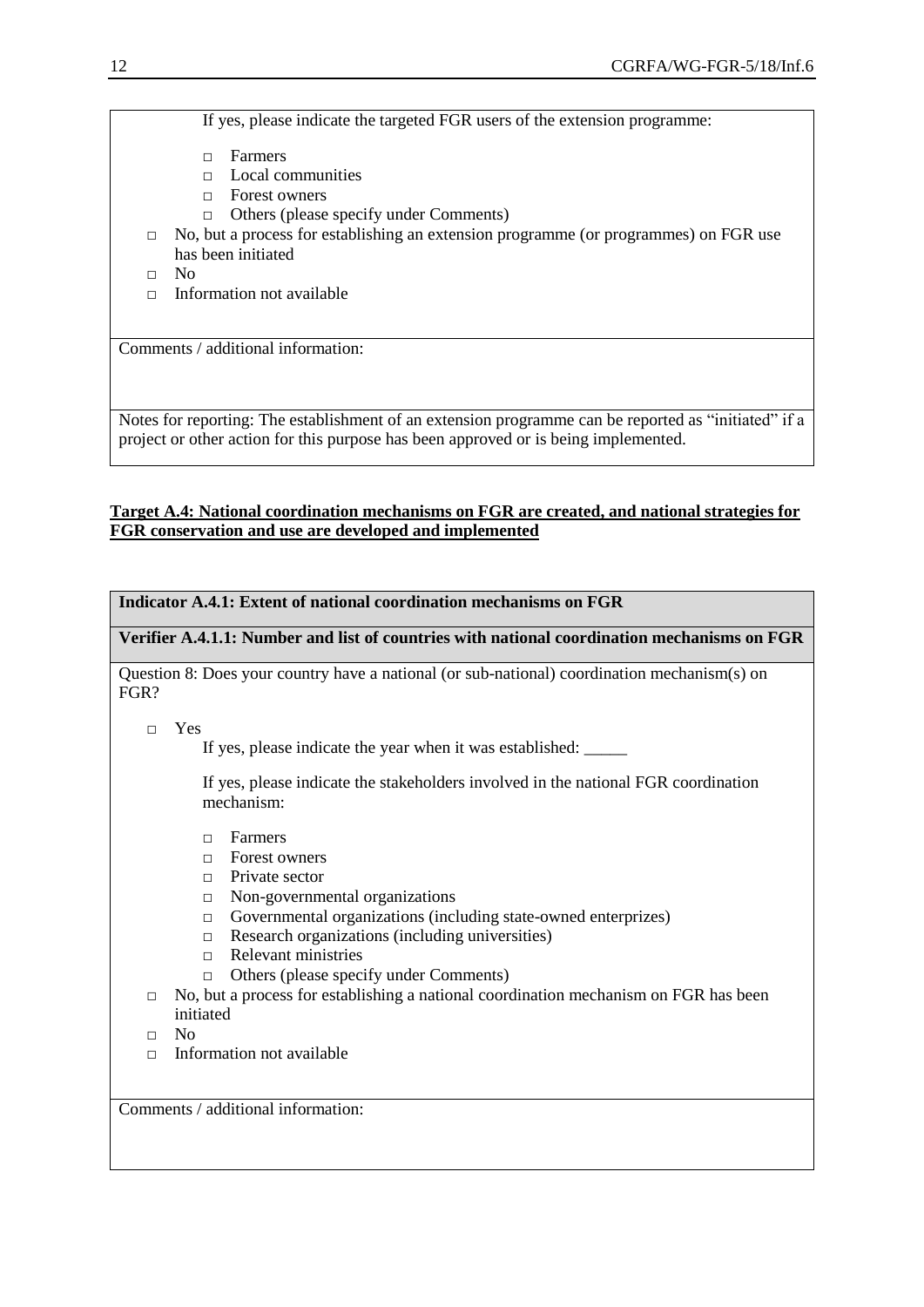Notes for reporting: The establishment of a national coordination mechanism on FGR can be reported as "initiated" if a project or other action for this purpose has been approved or is being implemented.

#### **Indicator A.4.2: Extent of national strategies for FGR conservation and use**

# **Verifier A.4.2.1: Number and list of countries implementing national strategies for FGR conservation and use**

Question 9: Does your country have a national strategy (or sub-national strategies) for FGR conservation and use?

□ Yes

If yes, please indicate the year when it (or the first such strategy) was prepared:

If yes, please indicate the areas of work covered by the strategy:

- □ Conservation of FGR
- □ Use of FGR
- □ Development of FGR
- □ No, but a process for preparing a national strategy for FGR conservation and use has been initiated
- □ No
- $\Box$  Information not available

Comments / additional information:

Notes for reporting: The process for preparing a national strategy for FGR can be reported as "initiated" if a project or other action for this purpose has been approved or is being implemented. In case the preparation of the national strategy has been initiated, please indicate under Comments if the strategy will cover all areas of work (i.e. conservation, use and development of FGR) or only some of them.

**Indicator A.4.3: Extent to which national strategies contribute to the implementation of regional or sub-regional FGR conservation strategies**

**Verifier A.4.3.1: Number and list of countries whose national strategy contribute to the implementation of regional or sub-regional FGR conservation strategy**

Question 10: If your country has a national strategy for FGR, is it aligned with a regional or subregional FGR conservation strategy (-ies)?

□ Yes

- $\Box$  No, but a process for aligning the national FGR strategy with a regional conservation strategy has been initiated
- □ No
- $\Box$  Information not available

Comments / additional information: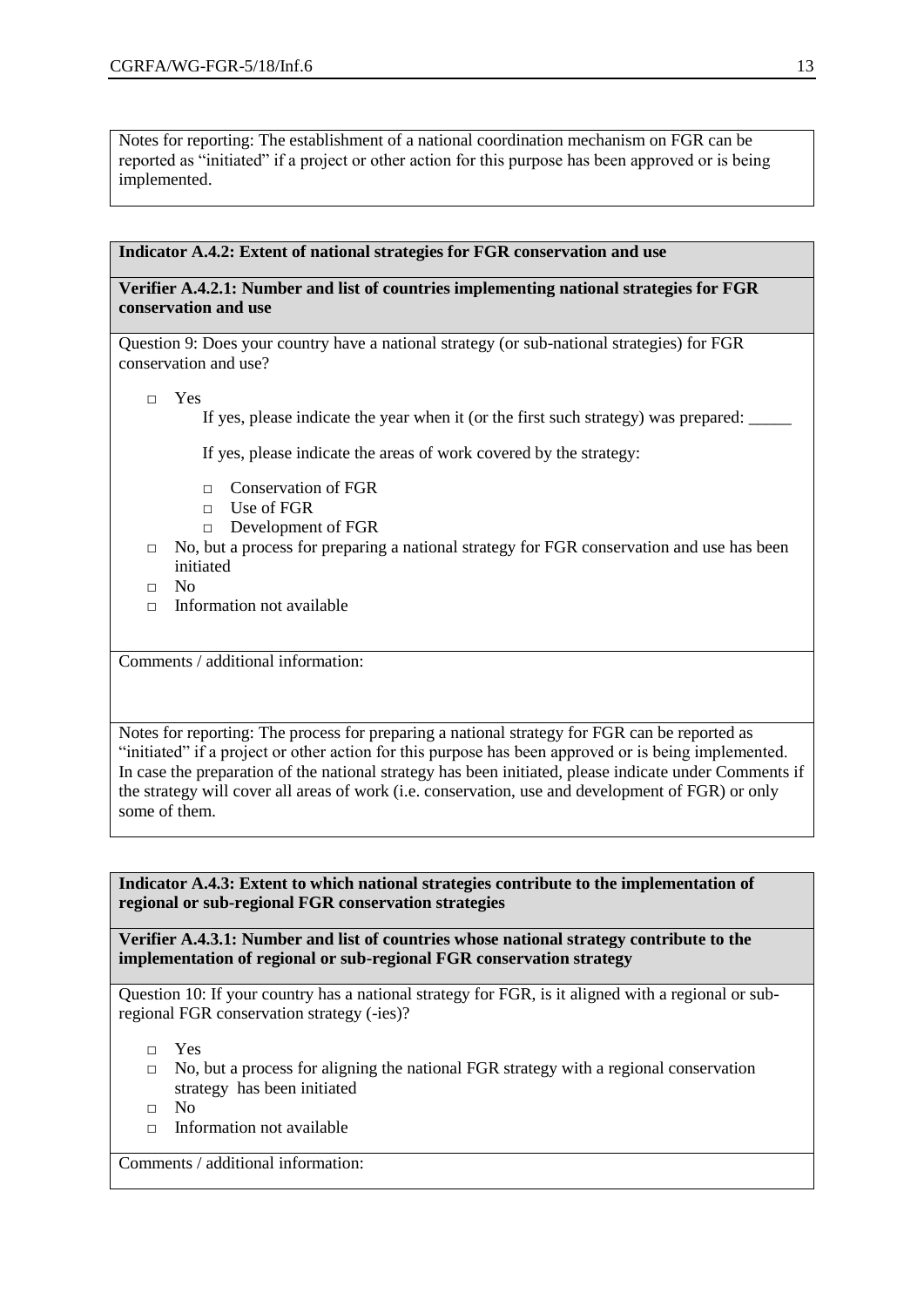Notes for reporting: In case no regional or sub-regional FGR conservation strategy exist, please indicate this under Comments. The process for aligning the national FGR strategy with a regional conservation strategy can be reported as "initiated" if a project or other action for this purpose has been approved or is being implemented.

# **Part B: State of conservation, use and development of forest genetic resources**

# **Target B.1: Forest genetic resources are regularly assessed and characterized**

**Indicator B.1.1: Assessment of FGR**

**Verifier B.1.1.1: Number and list of species for which an up-to-date national distribution range is available**

Question 11: Please indicate those species for which an up-to-date national distribution range is available:

 $\Box$  To be indicated from the list of species incorporated in the online questionnaire

Comments / additional information:

Notes for reporting: A distribution map can be considered as up-to-date if less than 10 years have passed since the national distribution area of a species was assessed or re-documented.

## **Indicator B.1.2: Characterization of FGR**

**Verifier B.1.2.1: Number and list of species which have been characterized based on nonmolecular information (e.g. provenance trials, ecological or climatic zonation)**

Question 12: Please indicate those species which have been characterized based on non-molecular information:

 $\Box$  To be indicated from the list of species incorporated in the online questionnaire

Comments / additional information:

Notes for reporting: A species can be reported here when a large part of its genetic resources have been evaluated; it is not necessary that all populations or provenances of a species within a country have been characterized. Species for which characterization efforts have been started only recently can also be reported here.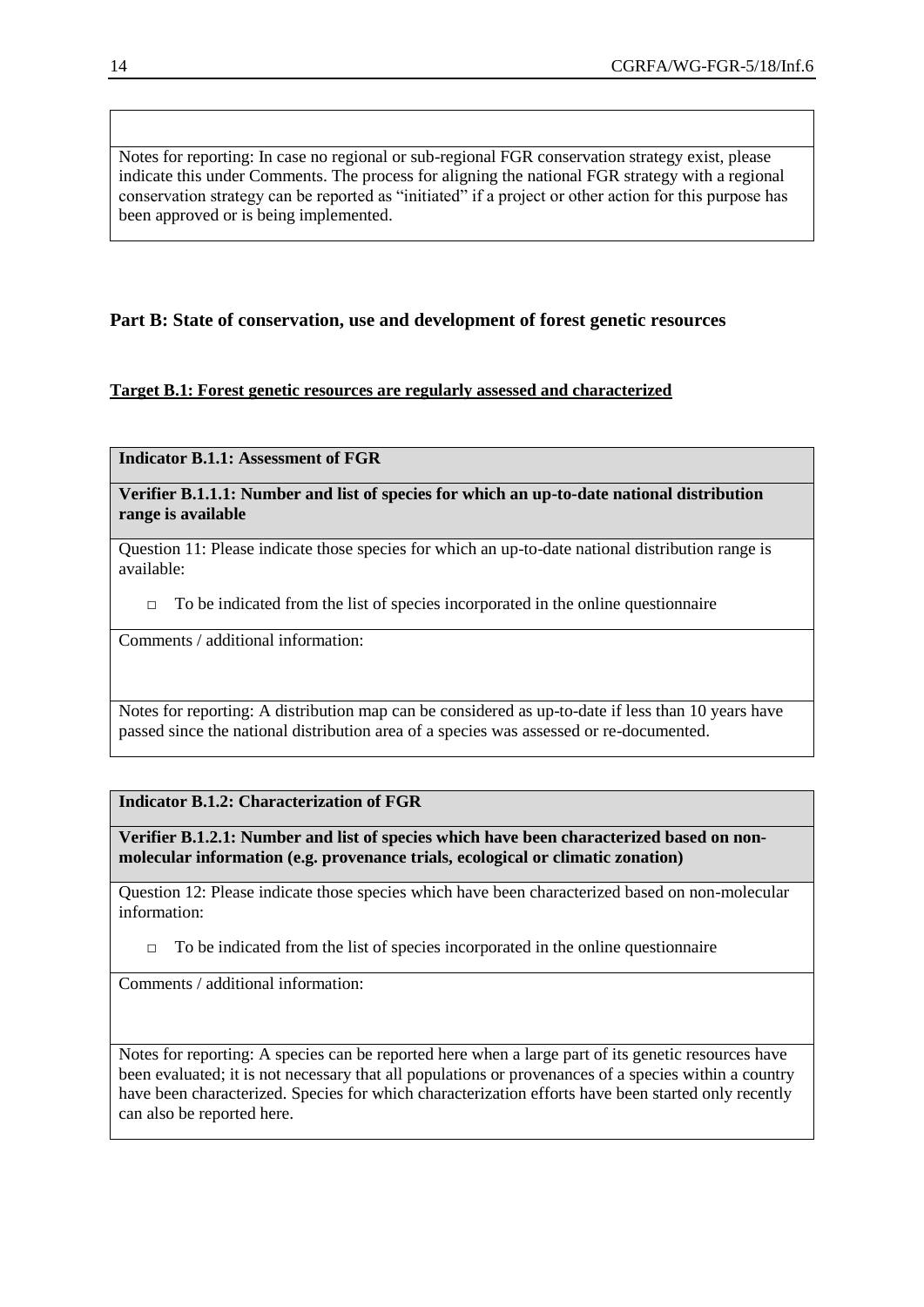**Verifier B.1.2.2: Number and list of species which have been characterized based on molecular information (e.g. range-wide sampling of populations for molecular marker studies)**

Question 13: Please indicate those species which have been characterized based on molecular information:

 $\Box$  To be indicated from the list of species incorporated in the online questionnaire

Comments / additional information:

Notes for reporting: A species can be reported here when a large part of its genetic resources have been evaluated; it is not necessary that all populations or provenances of a species within a country have been characterized. Species for which characterization efforts have been started only recently can also be reported here.

# **Target B.2: Forest genetic resources are conserved** *in situ***, and complementary** *ex situ* **measures have been implemented**

**Indicator B.2.1: Amount FGR conserved in situ.** 

**Verifier B.2.1.1: Number and list of species included in** *in situ* **conservation programmes**

Question 14: Please indicate those species which have been included in *in situ* conservation programme(s) in your country:

 $\Box$  To be indicated from the list of species incorporated in the online questionnaire

Comments / additional information:

Notes for reporting:

## **Verifier B.2.1.2: Number of** *in situ* **conservation units by species**

Question 15: Please indicate the number of *in situ* conservation units for each of the species in your country:

 $\Box$  To be added to the online table listing all selected species

Comments / additional information:

Notes for reporting: In case the information on the units is not available, "n/a" should be indicated in the table.

#### **Verifier B.2.1.3: Area (ha) designated and managed for** *in situ* **conservation by species**

Question 16: Please indicate the area (in hectares) of *in situ* conservation units for each of the species in your country: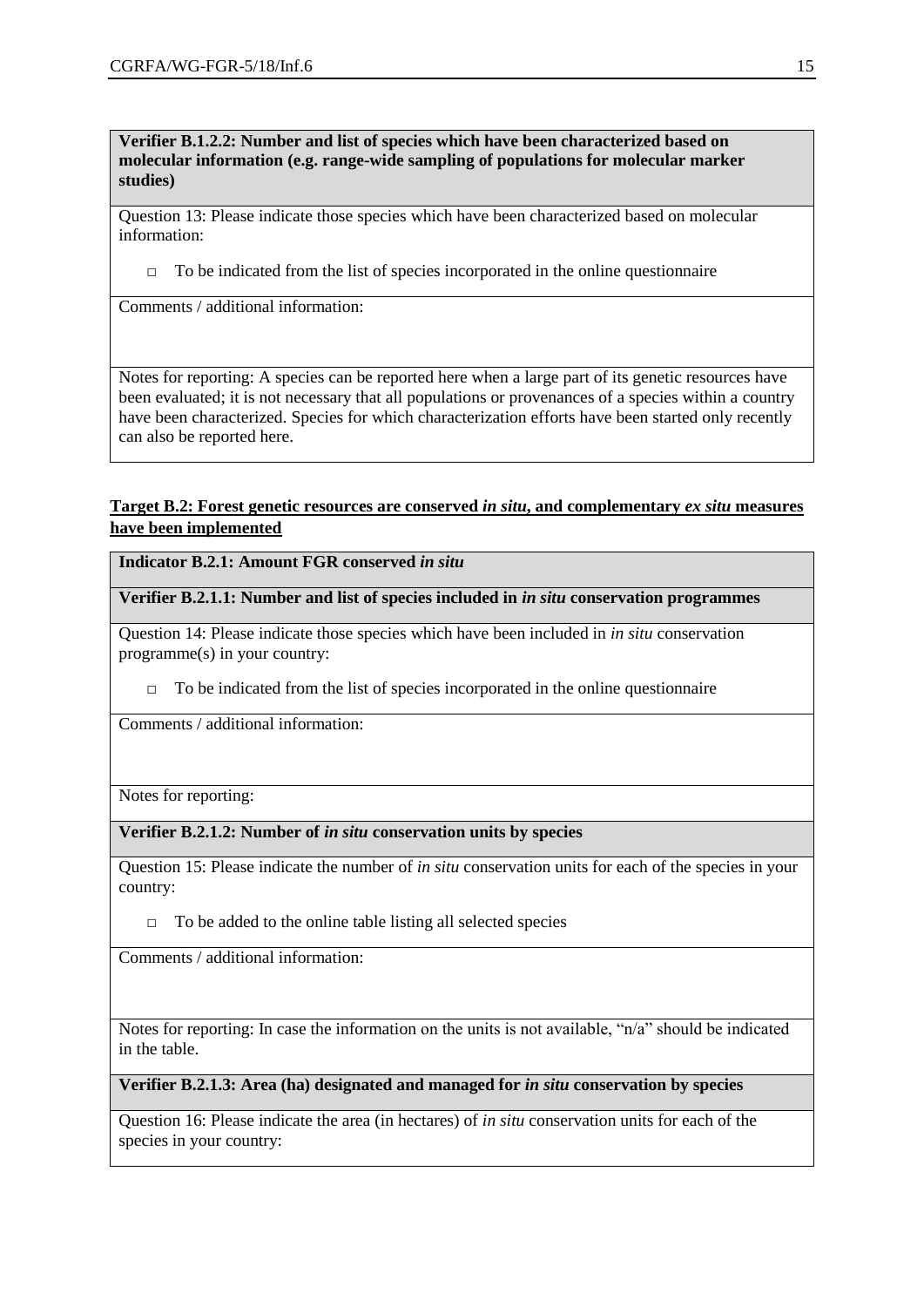$\Box$  To be added to the online table listing all selected species

Comments / additional information:

Notes for reporting: The area by species should be indicated in hectares and with an accuracy of one decimal, e.g. 50.4 ha. In case the information on the units is not available, "n/a" should be indicated in the table.

## **Indicator B.2.2: Amount FGR conserved** *ex situ*

## **Verifier B.2.2.1: Number and list of species included in** *ex situ* **conservation programmes**

Question 17: Please indicate those species which have been included in *ex situ* conservation programme(s) in your country:

 $\Box$  To be indicated from the list of species incorporated in the online questionnaire

Comments / additional information:

Notes for reporting:

## **Verifier B.2.2.2: Number of** *ex situ* **conservation units by species**

Question 18: Please indicate the number of *ex situ* conservation units for each of the species in your country:

 $\Box$  To be added to the online table listing all selected species

Comments / additional information:

Notes for reporting: In case the information on the units is not available, "n/a" should be indicated in the table.

**Verifier B.2.2.3: Area (ha) designated and managed for** *ex situ* **conservation by species**

Question 19: Please indicate the area (in hectares) of *ex situ* conservation units for each of the species in your country:

 $\Box$  To be added to the online table listing all selected species

Comments / additional information:

Notes for reporting: The area by species should be indicated in hectares and with an accuracy of one decimal, e.g. 50.4 ha. In case the information on the units is not available, "n/a" should be indicated in the table.

**Verifier B.2.2.4: Number of** *ex situ* **accessions (in seed and clone banks) by species**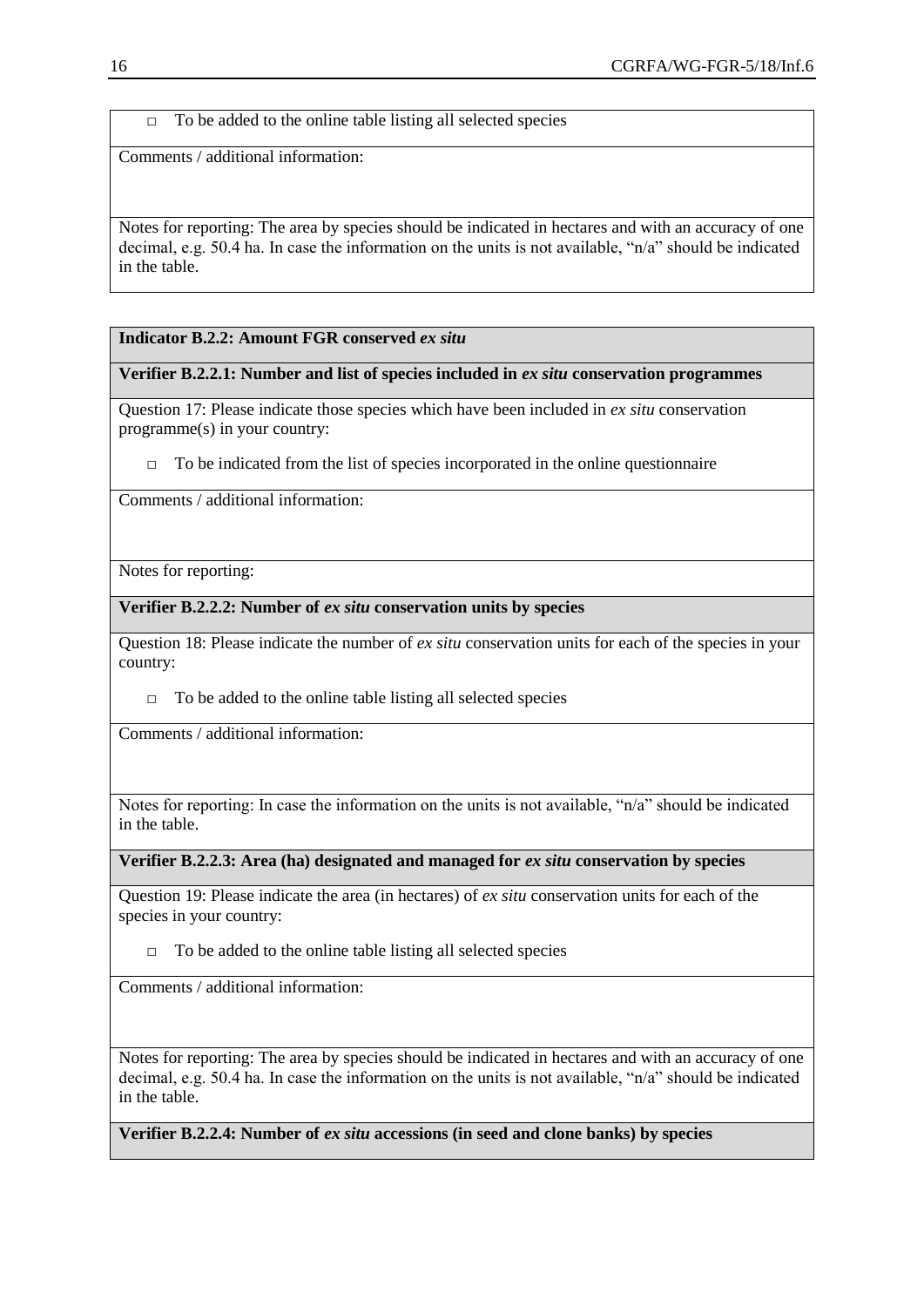Question 20: Please indicate the number of *ex situ* accessions for each of the species in your country:

 $\Box$  To be added to the online table listing all selected species

Comments / additional information:

Notes for reporting: In case the information on the accessions is not available, "n/a" should be indicated in the table.

# **Target B.3: Use and development of FGR are enhanced**

**Indicator B.3.1: Species included in tree seed and breeding programmes (including international breeding cooperation and efforts carried out by the private sector)**

**Verifier B.3.1.1: Number and list of species included in national tree seed programmes**

Question 21: Please indicate those species which have been included in a national (or sub-national) tree seed programme(s) in your country:

 $\Box$  To be indicated from the list of species incorporated in the online questionnaire

Comments / additional information:

Notes for reporting:

# **Verifier B.3.1.2: Number and list of species included in tree breeding programmes**

Question 22: Please indicate those species which have been included in a tree breeding programme in your country:

 $\Box$  To be indicated from the list of species incorporated in the online questionnaire

Comments / additional information:

Notes for reporting:

# **Indicator B.3.2: Production of forest reproductive material**

# **Verifier B.3.2.1: Area (ha) and number of seed stands by species**

Question 23: Please indicate the area and number of seed stands by species in your country:

 $\Box$  To be added to the online table listing all selected species

Comments / additional information: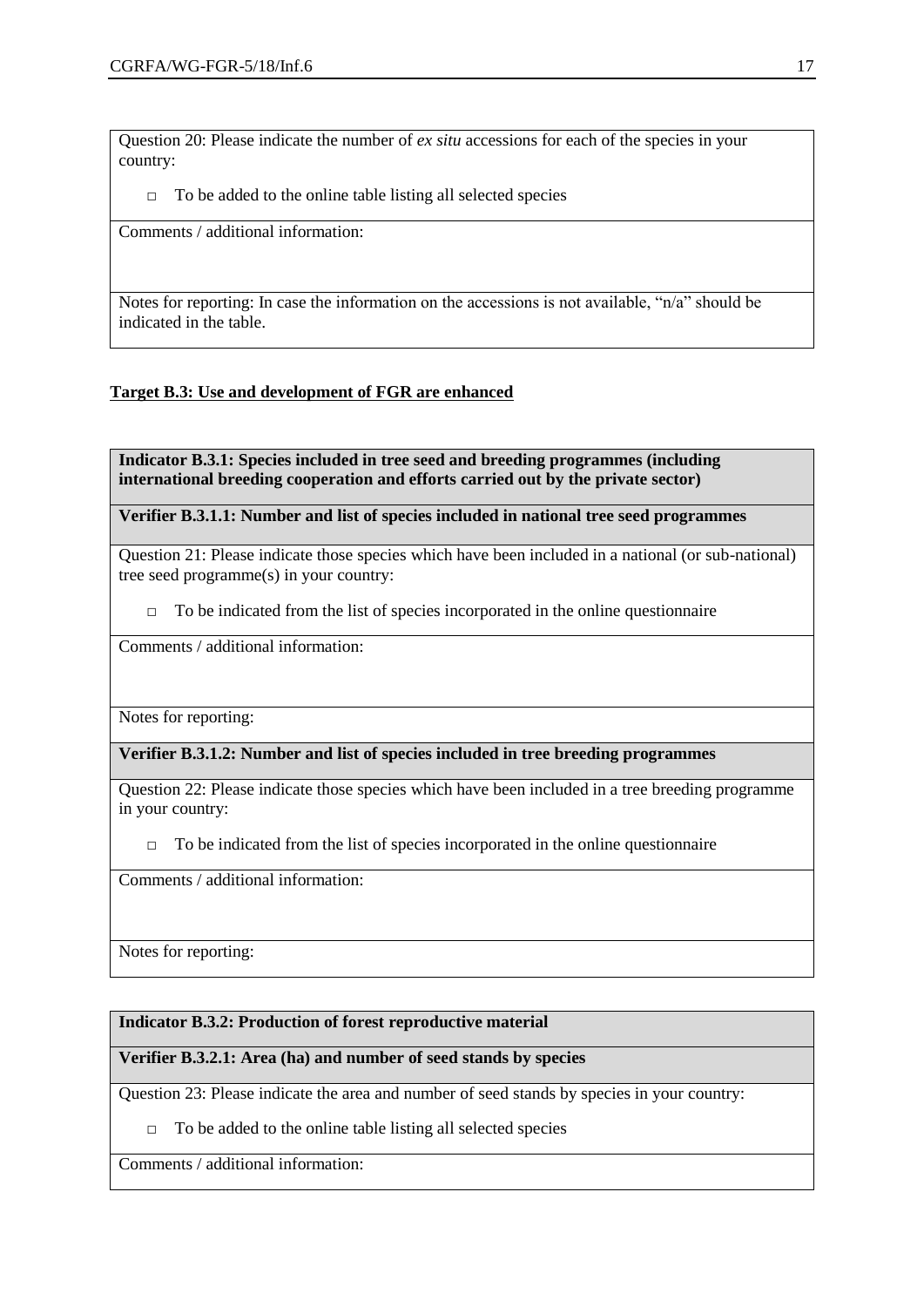Notes for reporting: The area of seed stands by species should be indicated in hectares and with an accuracy of one decimal, e.g. 176.3 ha. In case the information on the seed stands is not available, "n/a" should be indicated in the table.

# **Verifier B.3.2.2: Area (ha) and number of seed orchards by species**

Question 24: Please indicate the area and number of seed orchards by species in your country:

 $\Box$  To be added to the online table listing all selected species

Comments / additional information:

Notes for reporting: The area of seed orchards by species should be indicated in hectares and with an accuracy of one decimal, e.g. 35.6 ha. In case the information on the seed orchards is not available, "n/a" should be indicated in the table.

**Verifier B.3.2.3: Amount (average number per year) of planting stock produced through macro and micropropagation by species**

Question 25: Please indicate the amount (average number per year) of planting stock produced through macro and/or micropropagation by species in your country:

 $\Box$  To be added to the online table listing all selected species

Comments / additional information:

Notes for reporting: In case the information on the planting stock produced is not available, "n/a" should be indicated in the table.

# **Indicator B.3.3: State of tree breeding programmes**

**Verifier B.3.3.1: Testing and selection cycle by species**

Question 26: Please indicate the state of a tree breeding programme by indicating the generation number for species included in breeding programmes:

 $\Box$  To be added to the online table listing all selected species

Comments / additional information:

Notes for reporting: The generation number should be indicated as 1, 1.5, 2 etc. It should refer to the material that has already been deployed for the establishment of seed orchards or mass propagation using vegetative techniques, not to the material that is still under breeding and/or testing. In case the information is not available, "n/a" should be indicated in the table.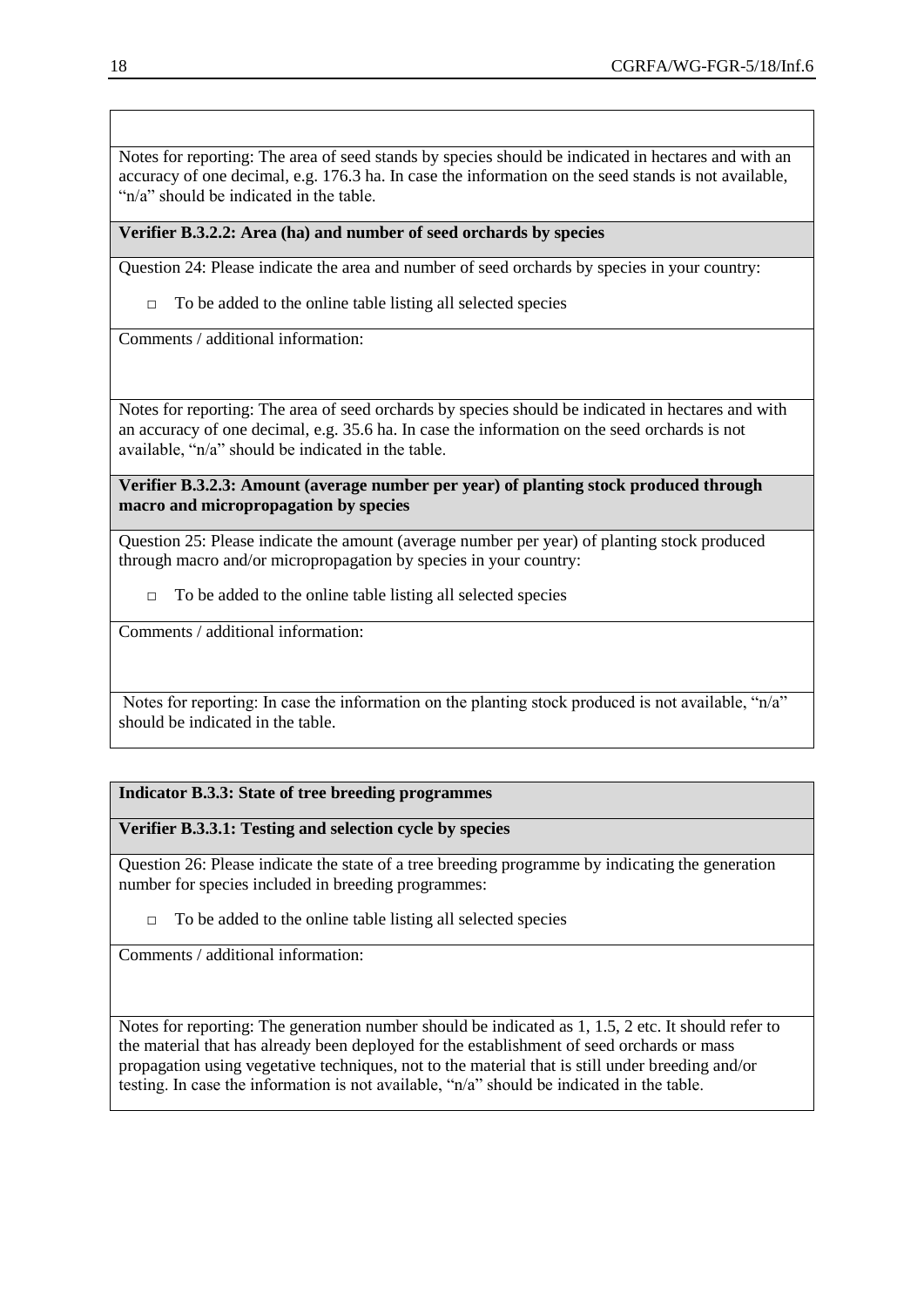# **Target B.4: Policies and capacities supporting FGR conservation and sustainable use are strengthened**

# **Indicator B.4.1: Integration of FGR conservation and use into relevant national policies**

**Verifier B.4.1.1: Number of countries which have integrated FGR conservation and use into their national forest programme and/or national forest policy**

Question 27: Have FGR conservation and use been integrated into a national (or sub-national) forest programme(s) and/or national (or sub-national) forest policy (-ies) in your country?

- □ Yes
- $\Box$  No, but a process for integrating FGR conservation and use into a national forest programme and/or national forest policy has been initiated
- $\Box$  No, because my country does not have a national forest programme and/or national forest policy
- □ No
- $\Box$  Information not available

Comments / additional information:

Notes for reporting:

# **Verifier B.4.1.2: Number of countries which have integrated FGR conservation and use into their national biodiversity action plans and/or related policies**

Question 28: Have FGR conservation and use been integrated into a national (or sub-national) biodiversity action plan(s) and related polices in your country?

- □ Yes
- $\Box$  No, but a process for integrating FGR conservation and use into a national biodiversity action plan has been initiated
- □ No, because my country does not have a national biodiversity action plan
- □ No
- $\Box$  Information not available

Comments / additional information:

Notes for reporting:

**Verifier B.4.1.3: Number of countries which have integrated FGR conservation and use into their national adaptation strategies for climate change**

Question 29: Have FGR conservation and use been integrated into a national (or sub-national) adaptation strategy (-ies) for climate change in your country?

- □ Yes
- $\Box$  No, but a process for integrating FGR conservation and use into a national adaptation strategy for climate change has been initiated
- $\Box$  No, because my country does not have a national adaptation strategy for climate change
- □ No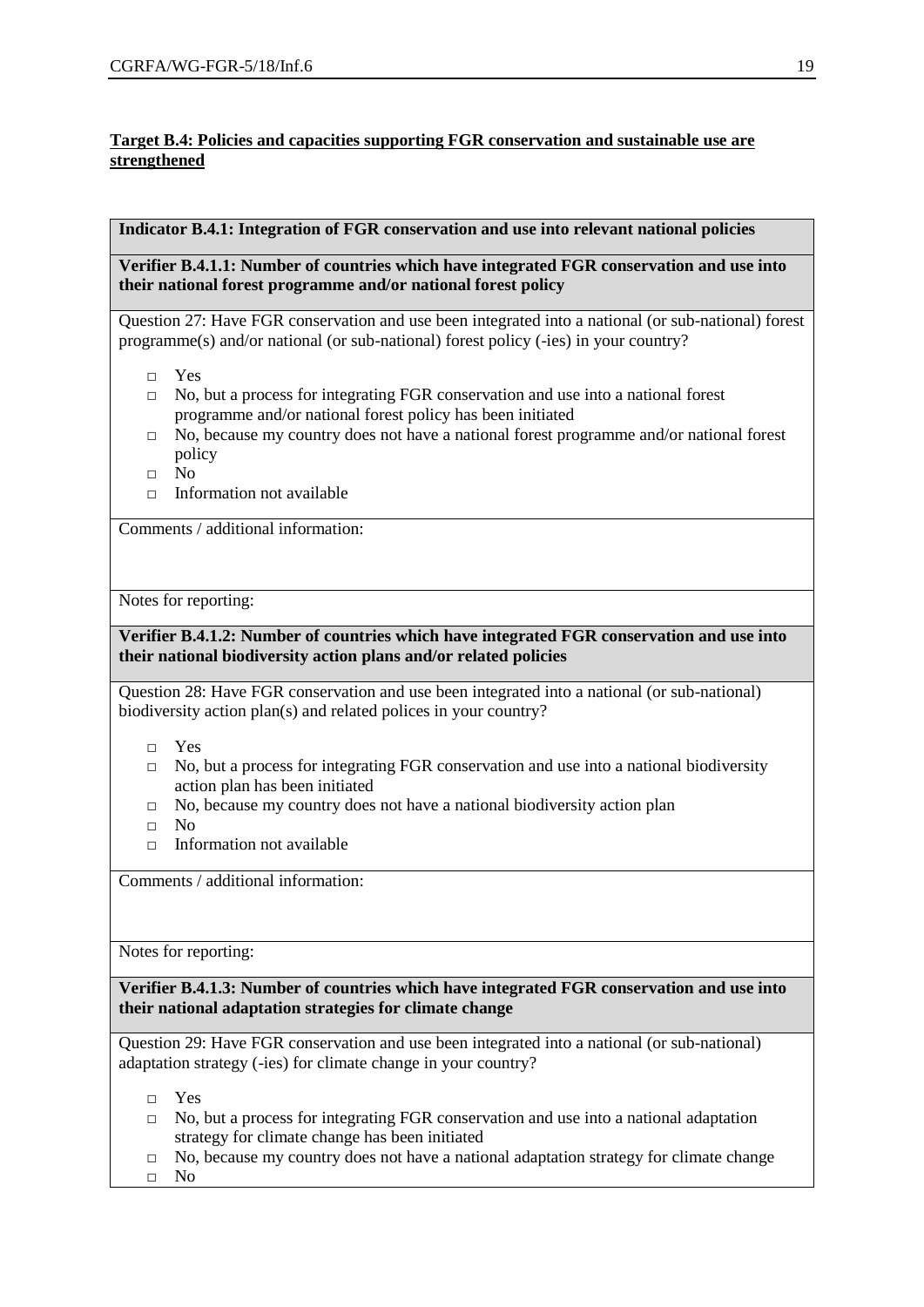□ Information not available

Comments / additional information:

Notes for reporting:

#### **Indicator B.4.2: Participation in regional/sub-regional collaboration on FGR**

# **Verifier B.4.2.1: Number of countries participating in regional/sub-regional networks on FGR**

Question 30: Is your country a member of a regional and/or sub-regional network(s) on FGR?

□ Yes

If yes, please indicate in which networks(s):  $\frac{1}{\frac{1}{2} \cdot \frac{1}{2} \cdot \frac{1}{2} \cdot \frac{1}{2} \cdot \frac{1}{2} \cdot \frac{1}{2} \cdot \frac{1}{2} \cdot \frac{1}{2} \cdot \frac{1}{2} \cdot \frac{1}{2} \cdot \frac{1}{2} \cdot \frac{1}{2} \cdot \frac{1}{2} \cdot \frac{1}{2} \cdot \frac{1}{2} \cdot \frac{1}{2} \cdot \frac{1}{2} \cdot \frac{1}{2} \cdot \frac{1}{2}$ 

- $\Box$  No, but my country is considering joining a regional and/or sub-regional network(s)
- □ No
- □ Information not available

Comments / additional information:

Notes for reporting:

## **Indicator B.4.3: Participation in international research and development cooperation on FGR**

**Verifier B.4.3.1: Number of countries and national organizations participating in international R&D cooperation on FGR**

Question 31: Is your country participating in international research and development collaboration on FGR?

□ Yes

If yes, please indicate the number of national organizations currently participating: \_\_\_

- $\Box$  No, but my country and its national organizations have sought opportunities for participating in international R&D cooperation on FGR
- $\Box$  No, my country and its national organizations are currently not participating in international R&D cooperation on FGR but have done so during the past 5 years
- □ No
- $\Box$  Information not available

Comments / additional information:

Notes for reporting: The names of the national organizations (including government and nongovernmental organizations, universities and other relevant organizations) can be provided under Comments.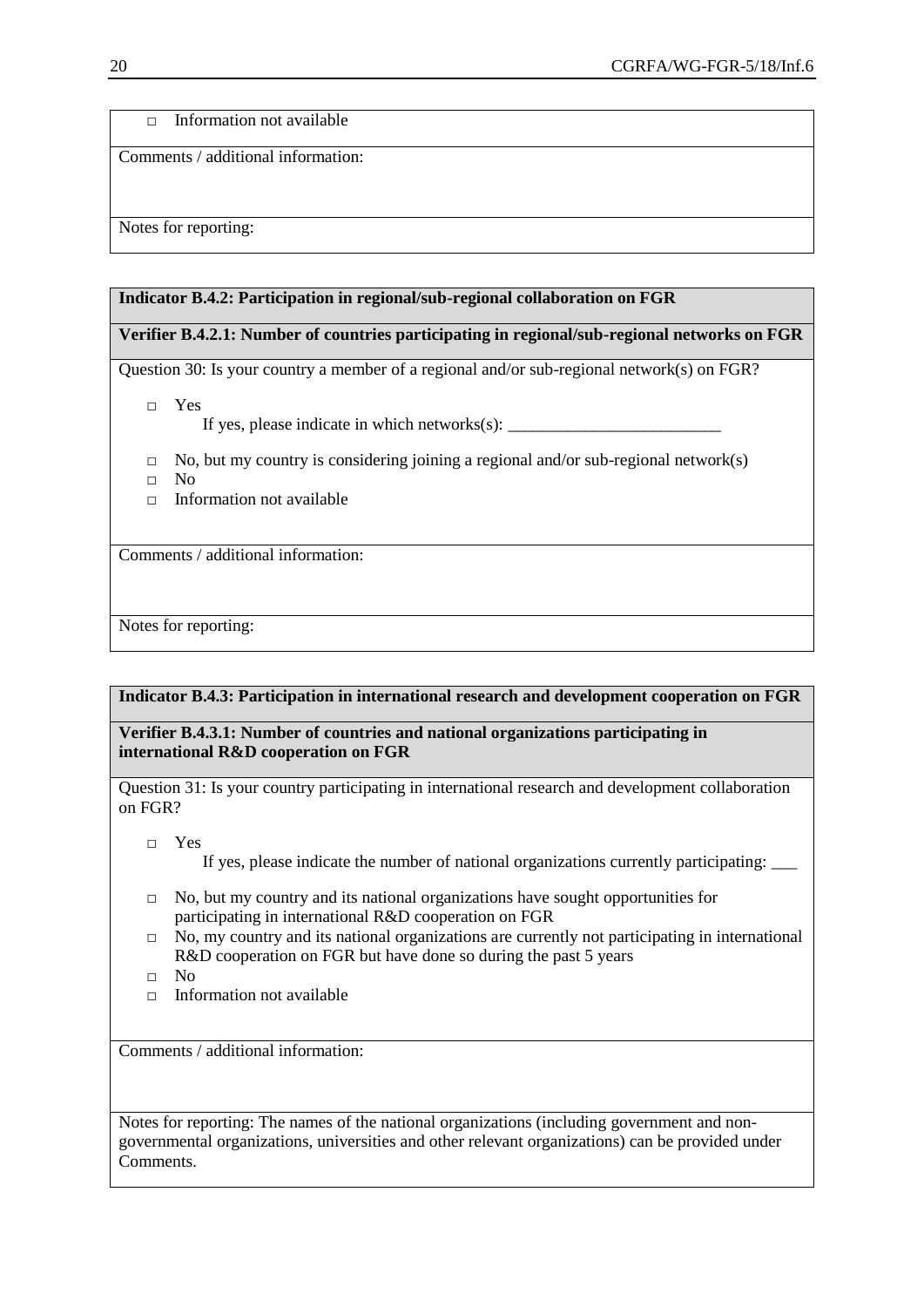# **ANNEX 2**

# **PROPOSED OUTLINE OF THE COMPLEMENTARY REPORT**

# **THE SECOND REPORT ON**

# **THE STATE OF THE WORLD'S FOREST GENETIC RESOURCES**

# **[NAME OF THE COUNTRY]**

# **[MONTH, YEAR]**

Preface Acknowledgements Abbreviations and Acronyms Executive summary

## **Part 1: The contributions of forest genetic resources to sustainable development**

#### Chapter 1. Value and importance of forest genetic resources

The main objective of this chapter is to present an overview of your country and its economic, environmental, social and cultural conditions as they relate to forests and the forest sector. More specifically, this chapter should describe the current and potential contributions of forest genetic resources to sustainable development, and in particular to sustainable forest management and its seven elements, adaptation and mitigation of climate change, food security, nutrition and poverty alleviation. Information on the following topics or issues should be presented:

- The role of forests and the forest sector in the national economy
- Economic, environmental, social and cultural values of forest genetic resources
- The contributions of forest genetic resources towards relevant Sustainable Development Goals

#### The following questions are provided to guide countries in preparing the content of this chapter:

- 1.1.What is the role of the forest sector in the national economy?
- 1.2.What are the main roles of forests in your country (supply of wood and non-wood products, provisioning of ecosystem services, etc)
- 1.3.What are the specific economic, environmental, social and cultural values of forest genetic resources in your country?
- 1.4.What are the contributions of forest genetic resources to sustainable development in your country?
- 1.5.What are the priorities and needs of your country to enhance these contributions?
- 1.6.What is the perception of different stakeholders on the importance of forest genetic resources?
- 1.7.What are the constraints in your country to increasing awareness on the value and importance of forest genetic resources?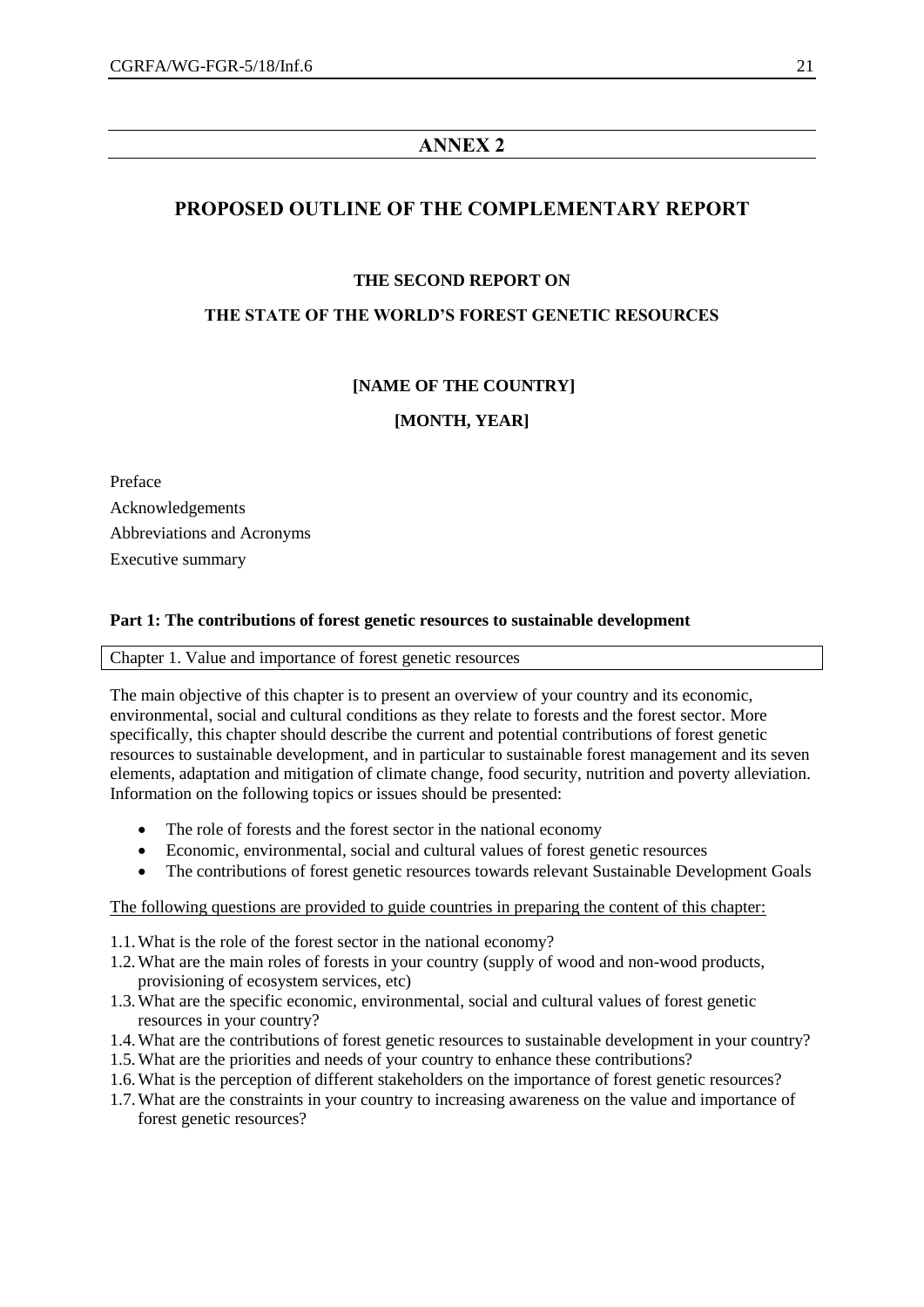# **Part 2: State of diversity in forests and woodlands**

#### Chapter 2. State of forests

The main objective of this chapter is to present an overview of the state of forests in your country and review the trends that are shaping them. Countries can decide the levels of details provided but it is recommended to only focus on the overall findings with relevance to forest genetic resources based on the data the country has provided to FAO for the 2020 Global Forest Resources Assessment. The chapter should also identify the main drivers of change, and analyse their consequences specifically for forest genetic resources. Information on the following topics or issues should be presented:

- State of forests and trends in their management
- Drivers of change in the forest sector, and their consequences for forest genetic resources
- Challenges and opportunities for forest genetic resources in forests

The following questions are provided to guide countries in preparing the content of this chapter:

- 2.1.What is the state of forests?
- 2.2.What are the trends in affecting forests and their management in your country?
- 2.3.What are the drivers of change in the forest sector in your country, and what are their consequences for forest genetic resources?
- 2.4.What challenges and opportunities these trends and drivers create for the conservation, use and development of forest genetic resources?

Chapter 3. State of other wooded lands

The main objective of this chapter is to present an overview of the state of other wooded lands and trees outside of forests in your country and review the trends that are shaping them. The chapter should also identify the main drivers of change, and analyse their consequences specifically for forest genetic resources. Information on the following topics or issues should be presented:

- State of other wooded lands and trends in their management
- Drivers of change in other wooded lands, and their consequences for forest genetic resources
- Challenges and opportunities for forest genetic resources in other wooded lands

The following questions are provided to guide countries in preparing the content of this chapter:

- 3.1.What is the state of other wooded lands?
- 3.2.What are the trends in affecting other wooded lands and their management in your country?
- 3.3.What are the drivers of change in other wooded lands in your country, and what are their consequences for forest genetic resources?
- 3.4.What challenges and opportunities these trends and drivers create for the conservation, use and development of forest genetic resources?

Chapter 4. State of diversity between trees and other woody plant species

The main objective of this chapter is to provide information on the diversity of tree and other wooded plant species that are considered as "forest genetic resources" and managed or utilized in the forestry context (including agroforestry) in your country. The chapter should also review trends that are shaping these species and identify the main drivers of change. Information on the following topics or issues should be presented: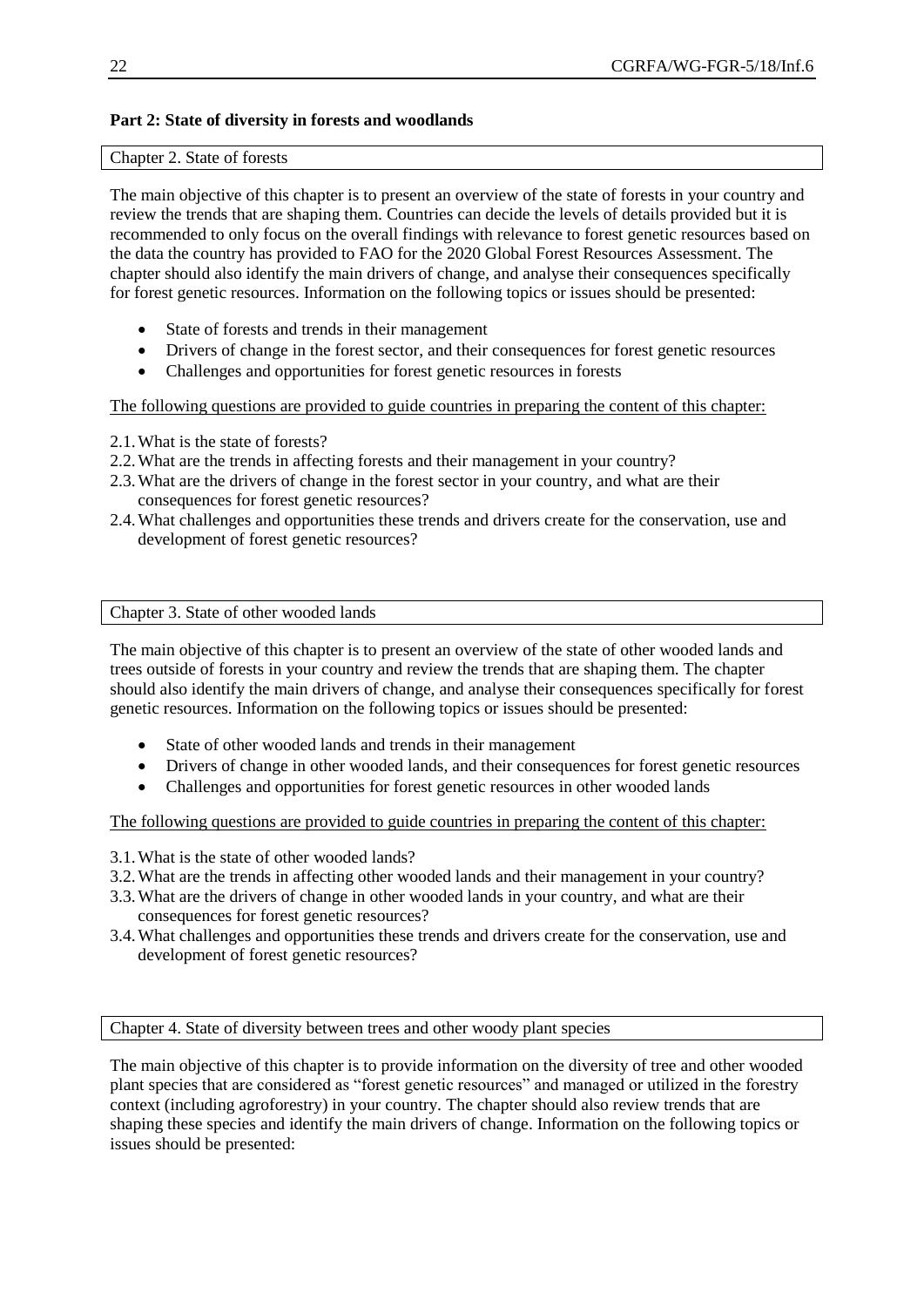- Number of tree and other woody plant species (shrubs, palms and bamboo) that are considered as "forest genetic resources" and managed or utilized in the forestry context (including agroforestry) in your country
- Number of native and introduced species managed or utilized in the forestry context (including agroforestry) in your country
- Number of species which are considered threatened in your country
- Trends in the number of species in our country
- Drivers of change in the number of species

The following questions are provided to guide countries in preparing the content of this chapter:

- 4.1.How many tree and other woody plants species are considered as "forest genetic resources" in your country?
- 4.2.How many of these species are native (including naturalized species) and introduced?
- 4.3.How many species are considered as threatened in your country?
- 4.4.What are the trends in the number of species in your country?
- 4.5.What are the drivers of change affecting these species in your country?

Chapter 5. State of diversity within trees and other woody plants species

The main objective of this chapter is to provide information on the current state of genetic diversity in tree and other wooded plant species that are considered as "forest genetic resources" and managed or utilized in the forestry context (including agroforestry) in your country. The chapter should also review trends that are shaping the genetic diversity of these species. Furthermore, it should describe efforts made to obtain information on the genetic diversity and to characterize forest genetic resources. Information on the following topics or issues should be presented:

- State of genetic diversity in trees and other wooded plant species in the country
- Inventories of forest genetic resources
- Patterns in the geographic distribution of genetic diversity in trees and other wooded plant species
- Characterization and monitoring of forest genetic resources
- Trends in the genetic diversity
- Capacity-building and research needs to increase the availability on information on forest genetic resources

The following questions are provided to guide countries in preparing the content of this chapter:

- 5.1.What actions have been, or are being taken, for assessing and analysing the genetic diversity of trees and other wooded plant species in your country?
- 5.2.Are there patterns in the geographical distribution of genetic diversity in trees and other woody plant species?
- 5.3.What current and emerging technologies have been, or are being used, for assessing and analysing the genetic diversity in your country?
- 5.4.What are the trends in the genetic diversity?
- 5.5.What methods are used for the characterization of forest genetic resources in your country?
- 5.6.What are the needs, challenges and opportunities for increasing the availability of information on forest genetic resources in your country?
- 5.7.What are the priorities for capacity-building and research in this area?

## **Part 3: State of forest genetic resources conservation**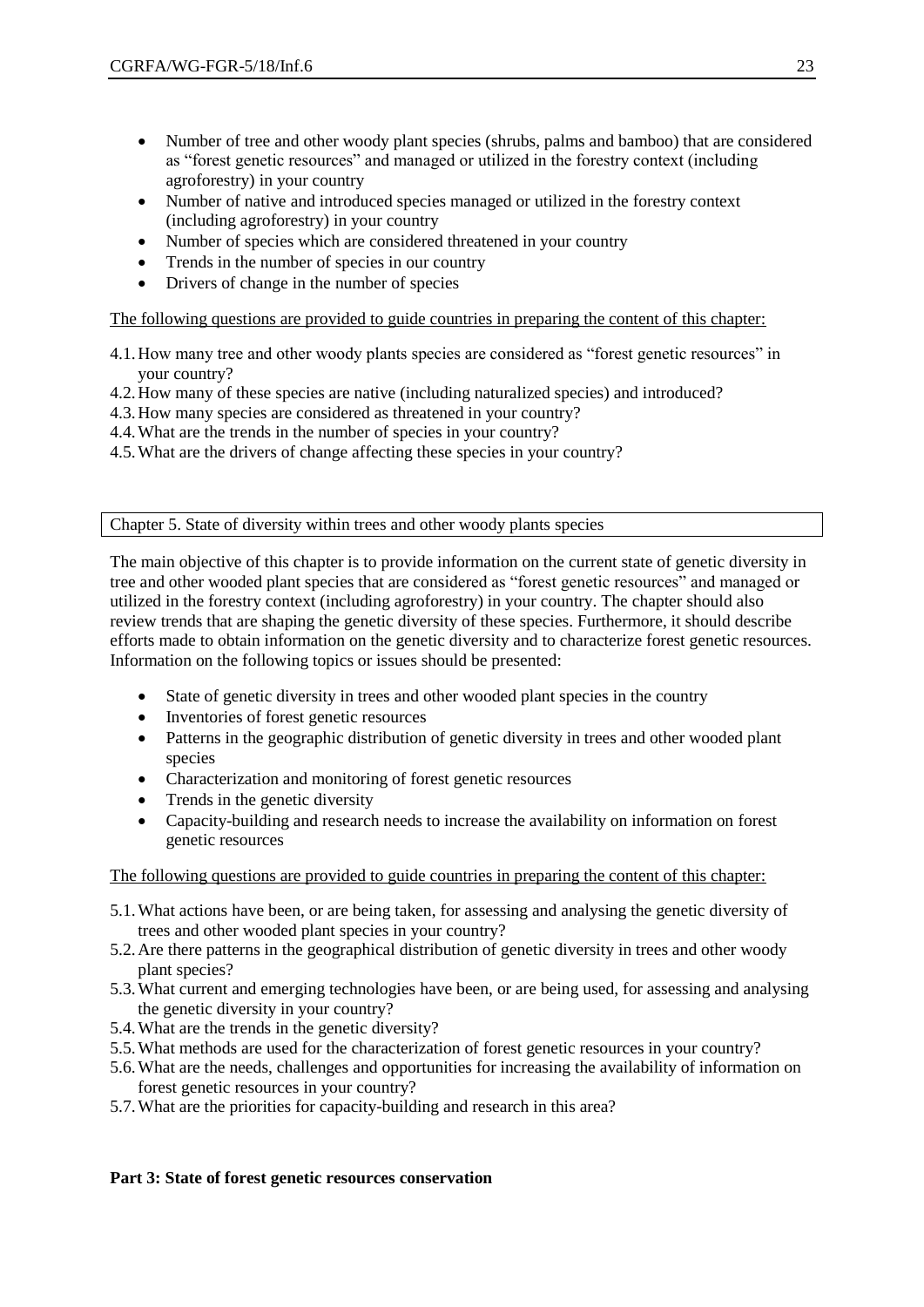#### Chapter 6. *In situ* conservation of forest genetic resources

The main objective of this chapter is to describe the current state of *in situ* conservation of forest genetic resources, and the needs, challenges and opportunities for improving it in your country. The chapter should provide information that complements the species-specific data countries submit through the questionnaire. Information on the following topics or issues should be presented:

- State of *in situ* conservation efforts in your country
- Approaches used for *in situ* conservation (e.g. specific *in situ* conservation units, conservation of forest genetic resources in forests and other wooded lands managed for multiple-uses, conservation of forest genetic resources within protected areas)
- Organization of in situ conservation efforts at national (or sub-national) level(s), including main players and stakeholders
- Criteria applied for identifying or establishing new *in situ* units or areas for the conservation of forest genetic resources
- Needs, challenges and opportunities for improving in situ conservation of forest genetic resources
- Priorities for capacity-building and research in this area

## The following questions are provided to guide countries in preparing the content of this chapter:

- 6.1. How would you assess the state of *in situ* conservation of forest genetic resources in your country?
- 6.2. What approaches are being used for *in situ* conservation of forest genetic resources in your country?
- 6.3. How is *in situ* conservation of forest genetic resources organized in your country?
- 6.4. Who are the main players / stakeholders of *in situ* conservation?
- 6.5. What the criteria are applied for identifying or establishing new *in situ* units or areas for the conservation of forest genetic resources?
- 6.6. What are the needs, challenges and opportunities for improving in situ conservation of forest genetic resources?
- 6.7. What are the priorities for capacity-building and research in this area?

Chapter 7. *Ex situ* conservation of forest genetic resources

The main objective of this chapter is to describe the current state of *ex situ* conservation of forest genetic resources, and the needs, challenges and opportunities for improving it in your country. This chapter should also describe how the *ex situ* conservation efforts complement, or are linked to, the *in situ* conservation efforts. The chapter should provide information that complements the speciesspecific data countries submit through the questionnaire. Information on the following topics or issues should be presented:

- State of *ex situ* conservation efforts in your country
- Approaches used for *ex situ* conservation (e.g. *ex situ* conservation stands, provenance and progeny trials, seed banks, clonal collections etc)
- Organization of *ex situ* conservation efforts at national (or sub-national) level(s), including main players and stakeholders
- Criteria applied for establishing new *ex situ* units or collecting new accessions
- Transfers of germplasm within and outside of the country for *ex situ* conservation
- Needs, challenges and opportunities for improving in situ conservation of forest genetic resources
- Priorities for capacity-building and research in this area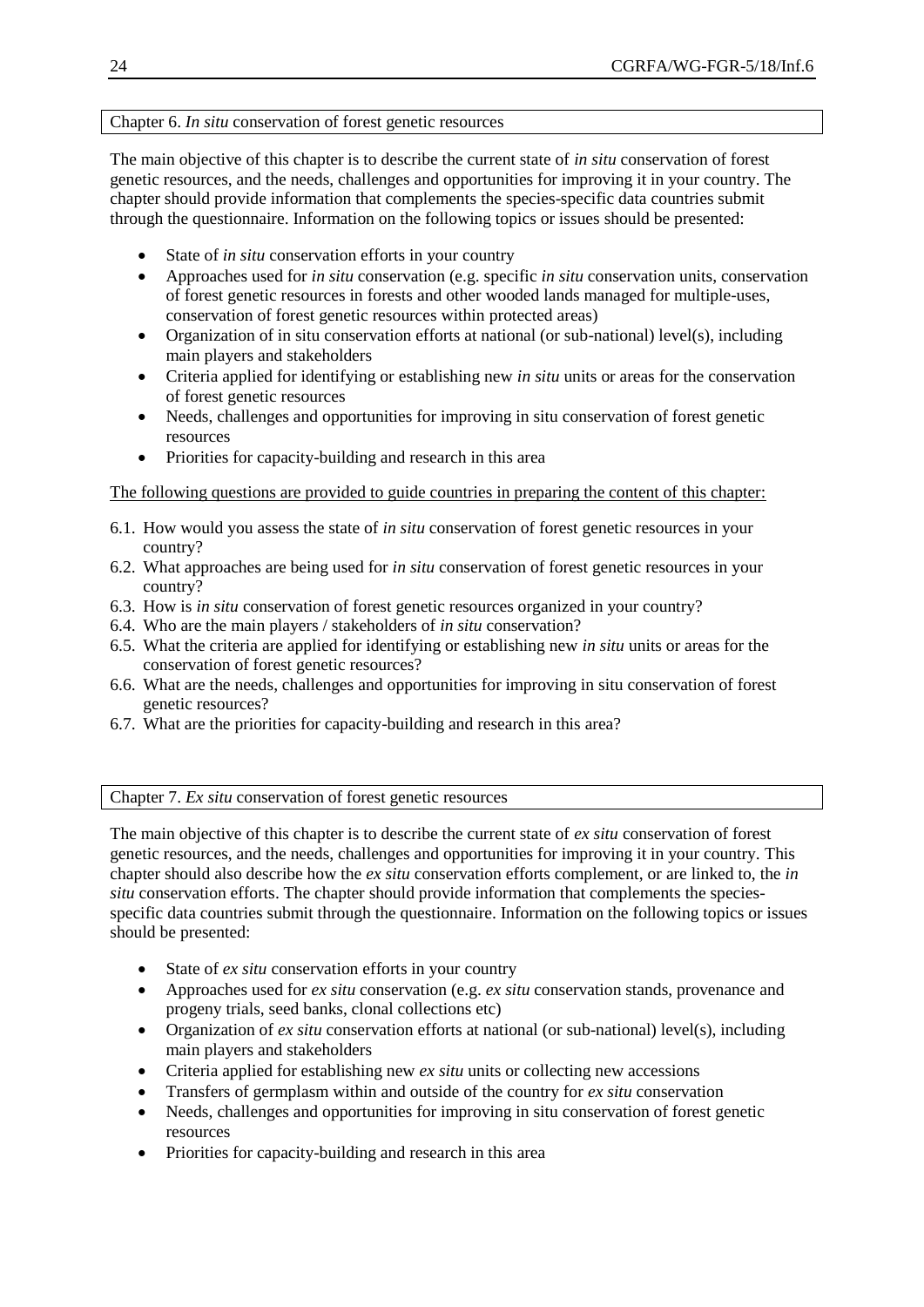The following questions are provided to guide countries in preparing the content of this chapter:

- 7.1. How would you assess the state of *ex situ* conservation of forest genetic resources in your country?
- 7.2. What approaches are being used for *ex situ* conservation of forest genetic resources in your country?
- 7.3. How is *ex situ* conservation of forest genetic resources organized in your country?
- 7.4. Who are the main players / stakeholders of *ex situ* conservation?
- 7.5. What the criteria are applied for establishing new *ex situ* units or collecting new accessions?
- 7.6. Please describe transfers of tee germplasm within and/or outside of your country for *ex situ* conservation
- 7.7. What are the needs, challenges and opportunities for improving *ex situ* conservation of forest genetic resources?
- 7.8. What are the priorities for capacity-building and research in this area?

#### **Part 4: State of use, development and management of forest genetic resources**

#### Chapter 8. The state of use

The main objective of this chapter is to describe the current state of forest genetic resources use, and the needs, challenges and opportunities for increasing it in your country. This chapter should also describe how the selection, production, delivery and deployment of forest reproductive material is organized in your country. The chapter should provide information that complements the speciesspecific data countries submit through the questionnaire. Information on the following topics or issues should be presented:

- Use of forest genetic resources for different purposes
- National (or sub-national) strategies, guidelines and recommendations for using forest genetic resources
- Selection and production of forest reproduction material
- The role of registered seed stands, seed orchards and other sources in supplying of forest reproductive material
- Certification of forest reproductive material
- Organization of FGR development efforts at national (or sub-national) level(s), including main players and stakeholders
- Delivery and deployment of forest reproductive material
- Trends in the demand for forest reproductive material
- Transfers of germplasm within and outside of the country
- Needs, challenges and opportunities for improving in situ conservation of forest genetic resources
- Priorities for capacity-building and research in this area

## The following questions are provided to guide countries in preparing the content of this chapter:

- 8.1. How, and for what purposes, forest genetic resources are used in your country?
- 8.2. Are there national (or sub-national) strategies, guidelines and recommendations for using forest genetic resources in your country?
- 8.3. From which sources forest reproductive material is sourced in your country?
- 8.4. Are there grant schemes or other incentive mechanisms that promote the use of certain forest reproductive material?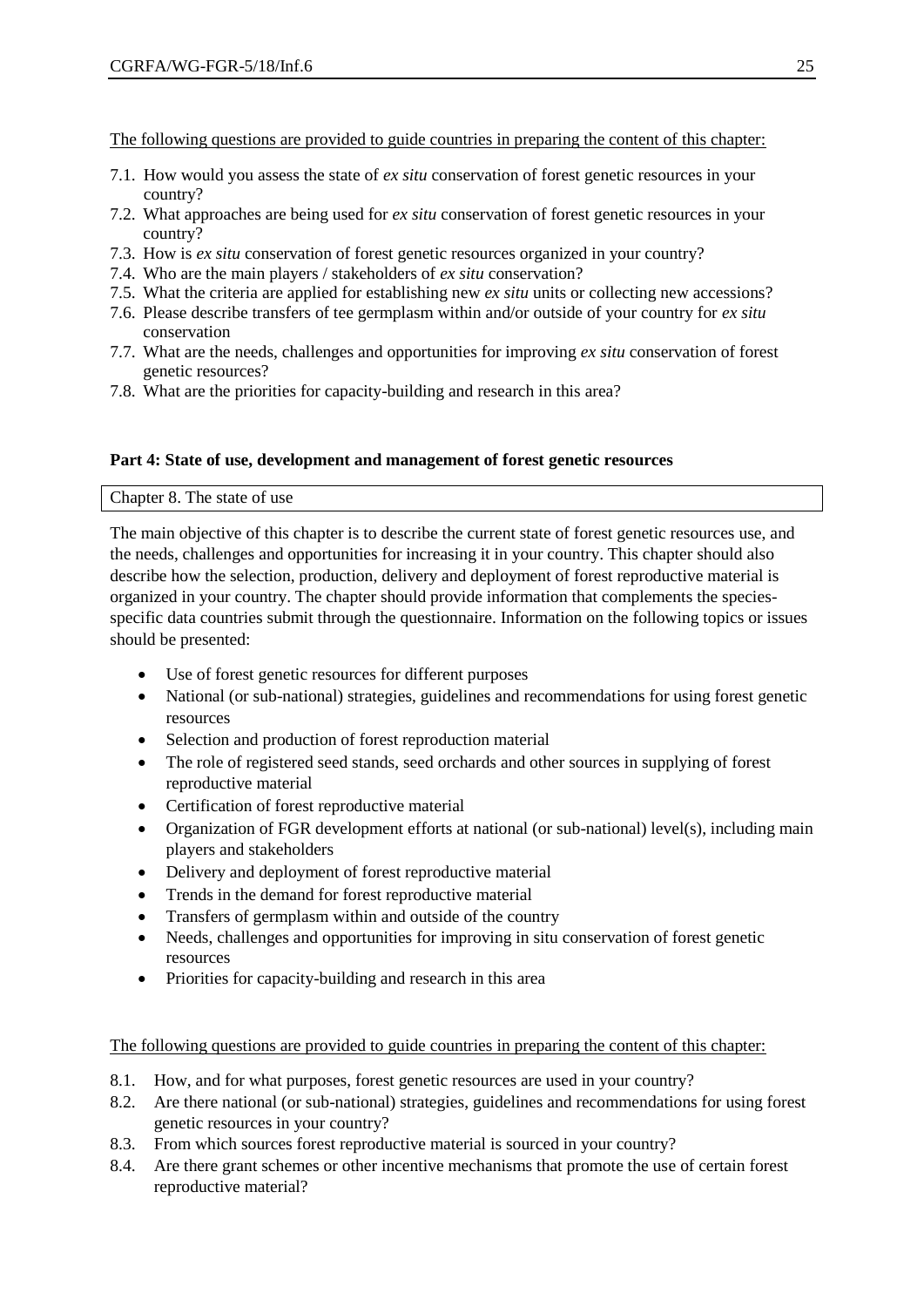- 8.5. What is the role of registered seed stands, seed orchards and other sources in the supply of forest reproductive material?
- 8.6. Does the supply of forest reproductive material meet the demand in your country?
- 8.7. What are the trends in the demand for forest reproductive material?
- 8.8. How is the information on forest reproductive material certified for national (or sub-national) and international trade, and what rules are used for this purpose?
- 8.9. How much forest reproductive material your country exports and/or imports?
- 8.10. In case your country has a national (or sub-national) tree seed programme, how is it organized, and who are the main players and stakeholders?
- 8.11. What are the needs, challenges and opportunities for increasing the use of forest genetic resources?
- 8.12. What are the priorities for capacity-building and research in this area?

# Chapter 9. The state of genetic improvement and breeding programmes

The main objective of this chapter is to describe the current state of tree improvement and breeding programmes in your country, as well as the needs, challenges and opportunities in this area. This chapter should also describe how tree improvement and breeding programmes are organized in your country, who are the main players and stakeholders. The chapter should provide information that complements the species-specific data countries submit through the questionnaire. Information on the following topics or issues should be presented:

- Approaches used for tree improvement and breeding
- Prioritization of uses and traits in tree improvement and breeding
- Organization of tree improvement and breeding programmes
- Use of current and emerging technologies in tree improvement and breeding
- Transfers of germplasm within and outside of the country for research and development
- Needs, challenges and opportunities for tree improvement and breeding
- Priorities for capacity-building and research in this area

The following questions are provided to guide countries in preparing the content of this chapter:

- 9.1. What are the approaches used for tree improvement and breeding in your country?
- 9.2. What uses and traits are prioritized in tree improvement and breeding?
- 9.3. How are tree improvement and breeding programmes organized in your country, and who are the main players and stakeholders?
- 9.4. What current and emerging technologies used in tree improvement and breeding?
- 9.5. How much of tree germplasm is transferred within and outside of the country for research and development purposes?
- 9.6. What are the issues related to access and benefit-sharing?
- 9.7. What are the needs, challenges and opportunities for tree improvement and breeding?
- 9.8. What are the priorities for capacity-building and research in this area?

Chapter 10. Management of forest genetic resources

The main objective of this chapter is to describe how genetic considerations are taken into account in managing natural and planted forests, as well as other wooded lands, in your country. In this chapter, the needs, challenges and opportunities for improving the management of forest genetic resources should be identified. Furthermore, the consequences of the changes in the forest sector, as identified in Chapter 1, for forest genetic resources and their management should be reviewed. The chapter should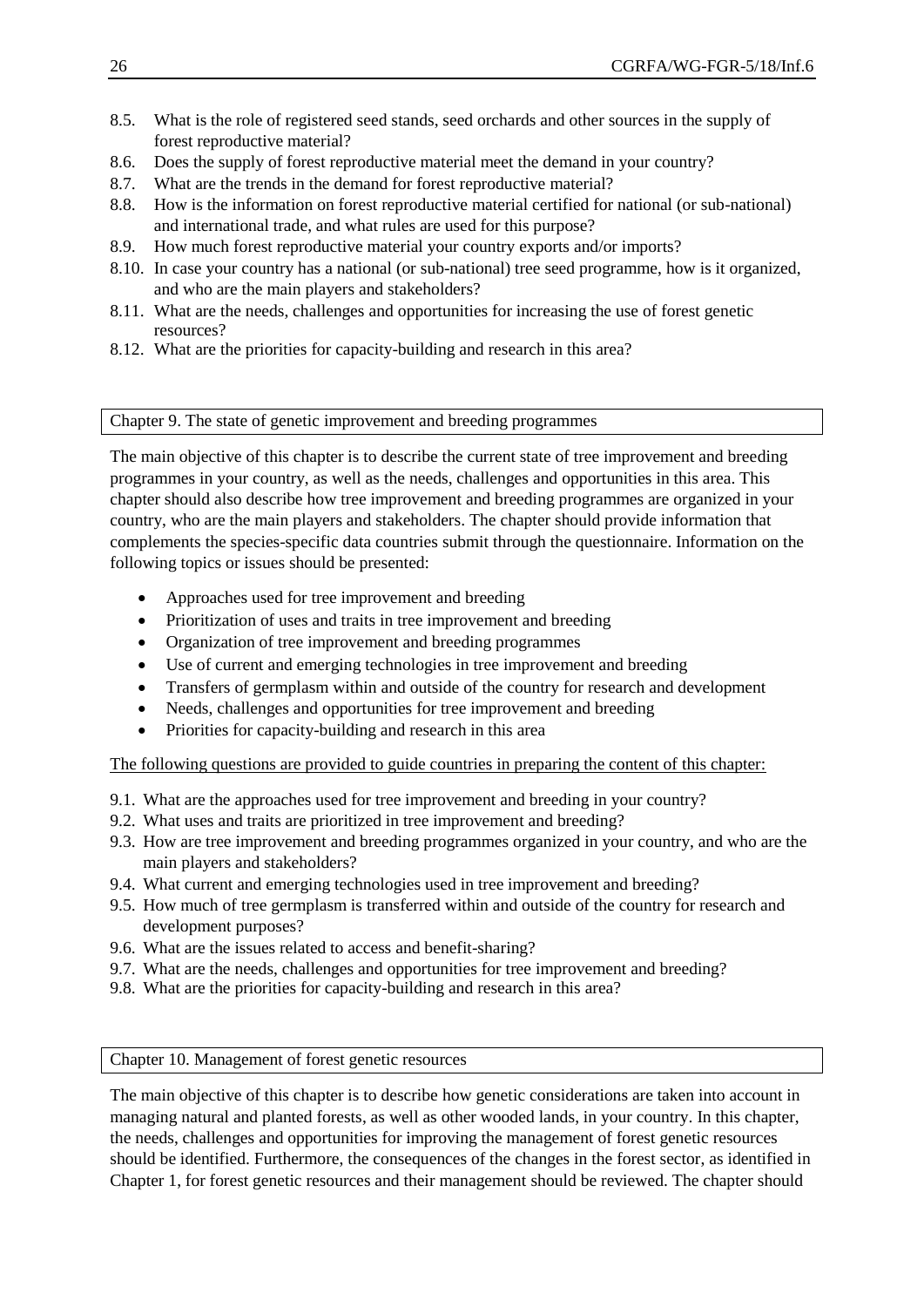also provide any other relevant information on the management of forest genetic resources. Information on the following topics or issues should be presented:

- Management of forest genetic resources in natural and planted forests, and in other wooded lands
- Consequences of the changes in the forest sector for forest genetic resources and their management
- Needs, challenges and opportunities for improving the management of forest genetic resources
- Priorities for capacity-building and research in this area

The following questions are provided to guide countries in preparing the content of this chapter:

- 10.1. How genetic considerations are taken into account, at practical level, in managing natural and planted forests, as well as other wooded lands, in your country?
- 10.2. How are the current and emerging technologies used in the management of forest genetic resources in your country?
- 10.3. Who are the main actors/ stakeholders for managing natural and planted forests, as well as other wooded lands at national (or sub-national) level(s
- 10.4. What are the needs, challenges and opportunities for improving the management of forest genetic resources in your country?
- 10.5. What are the priorities for capacity-building and research in this area?

# **Part 5: State of capacities and polices**

Chapter 11. Institutional framework for the conservation, use and development of forest genetic resources

The main objective of this chapter is to describe the current state of capacities, institutions and policies related to the conservation, use and development of forest genetic resources in your country. This chapter should also identify needs, challenges and opportunities for strengthening the national (or subnational) institutions and policies on forest genetic resources. The chapter should provide information that complements the data countries submit through the questionnaire. Information on the following topics or issues should be presented:

- National coordination mechanisms and other institutions dealing with forest genetic resources
- Polices and strategies relevant to forest genetic resources
- Legislation and regulations related to forest genetic resources
- State of research and development on forest genetic resources
- State of education and training (including extension efforts) related to forest genetic resources
- Organization of FGR research, development, education and training at national (or subnational) level(s), including main players and stakeholders
- Needs, challenges and opportunities for strengthening the national (or sub-national) institutions and policies on forest genetic resources
- Priorities for capacity-building in this area

## The following questions are provided to guide countries in preparing the content of this chapter:

11.1. If your country has a national coordination mechanism on forest genetic resources, how does it operates, and what is its structure?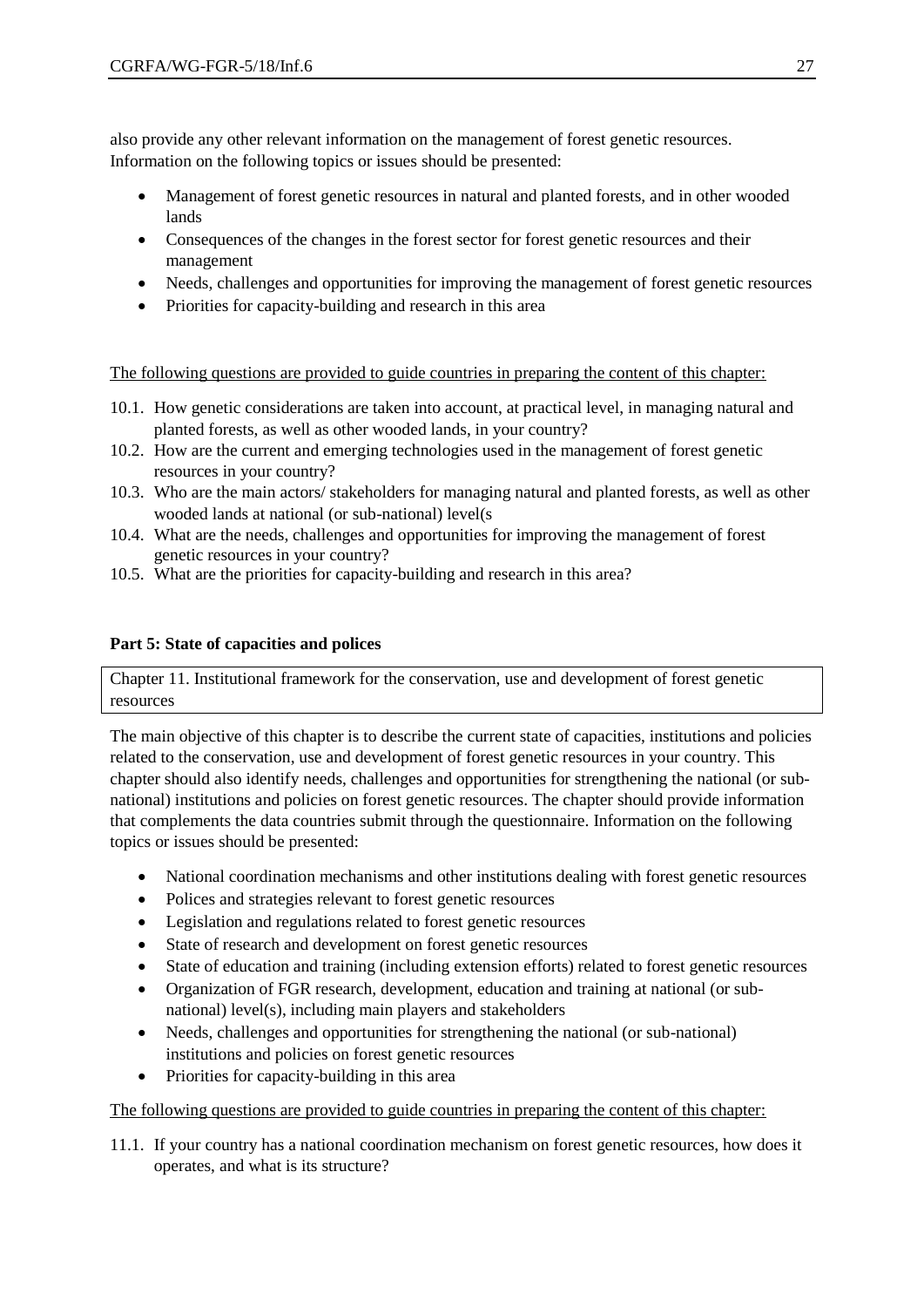- 11.2. Please describe the main institutions and stakeholders involved in the conservation, use and development of forest genetic resources in your country.
- 11.3. How different stakeholders are involved in decision-making related to FGR management?
- 11.4. Does your country have specific policies and strategies on forest genetic resources
- 11.5. Has your country developed specific legislation and/or regulations on forest genetic resources?
- 11.6. Has your country established specific legislation or regulations on forest genetic resources?
- 11.7. What is the state of research and development on forest genetic resources in your country?
- 11.8. What is the state of education and training on forest genetic resources in your country?
- 11.9. What are the needs, challenges and opportunities for strengthening the national (or sub-national) institutions and policies on forest genetic resources?
- 11.10.What are the priorities for capacity-building in this area?

Chapter 12. International and regional cooperation on forest genetic resources

The main objective of this chapter is to describe your country's involvement in international and regional cooperation on forest genetic resources. It should explain how your country has benefitted from the international and regional cooperation, and how your country has contributed to the international and regional cooperation, including possible financial support provided to other countries. This chapter should also identify needs, challenges and opportunities for strengthening this cooperation from your country's point of view. The chapter should provide information that complements the data countries submit through the questionnaire. Information on the following topics or issues should be presented:

- International and regional projects on forest genetic resources the country has been involved since 2013.
- Application of results and benefits derived from the international and regional cooperation in the country
- Needs, challenges and opportunities for strengthening the international and regional cooperation on forest genetic resources

The following questions are provided to guide countries in preparing the content of this chapter:

- 12.1. Please describe the international and regional projects on forest genetic resources your country has been, or is, involved since 2013?
- 12.2. How has your country benefitted from the international and regional cooperation on forest genetic resources?
- 12.3. What contributions has your country provided to the international and regional cooperation on forest genetic resources?
- 12.4. How have the results and/or benefits from the international and regional cooperation been applied for the conservation, use and development of forest genetic resources in your country?
- 12.5. What are the needs, challenges and opportunities for strengthening the international and regional cooperation on forest genetic resources?

## **Part 6: Challenges and opportunities**

## Chapter 13. Recommended actions for the future

The main objective of this chapter is to summarize the challenges and opportunities for forest genetic resources based on the information presented in the other chapters. It also make recommendations for further actions to strengthen the conservation, use and development of forest genetic resources in your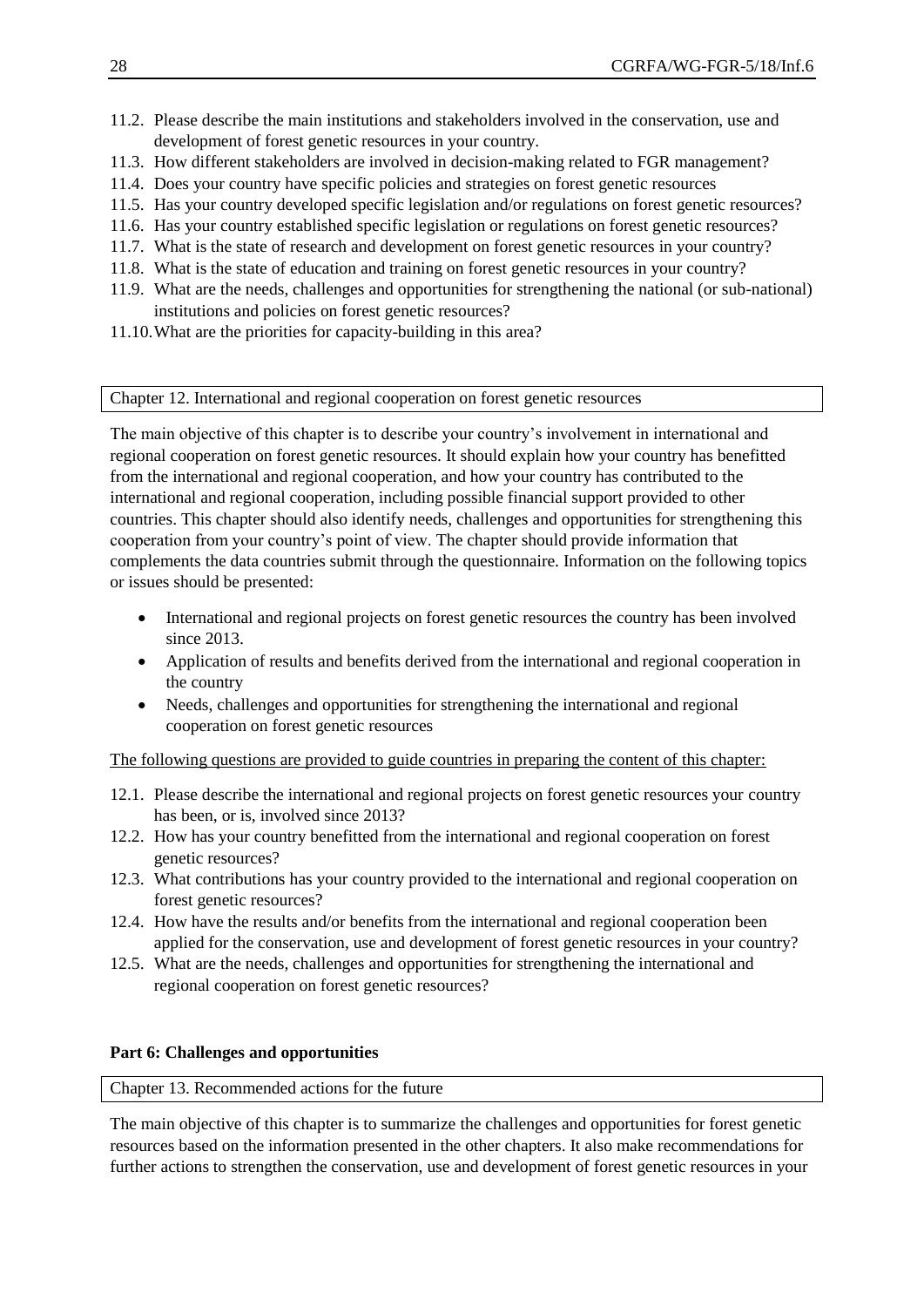country, as well as to increase the international and regional cooperation. The recommended actions should be structured following the four priority areas of the Global Plan of Action:

- Availability of information on forest genetic resources
- Conservation of forest genetic resources
- Use, development and management of forest genetic resources
- Policies, institutions and capacity-building

**References Annexes**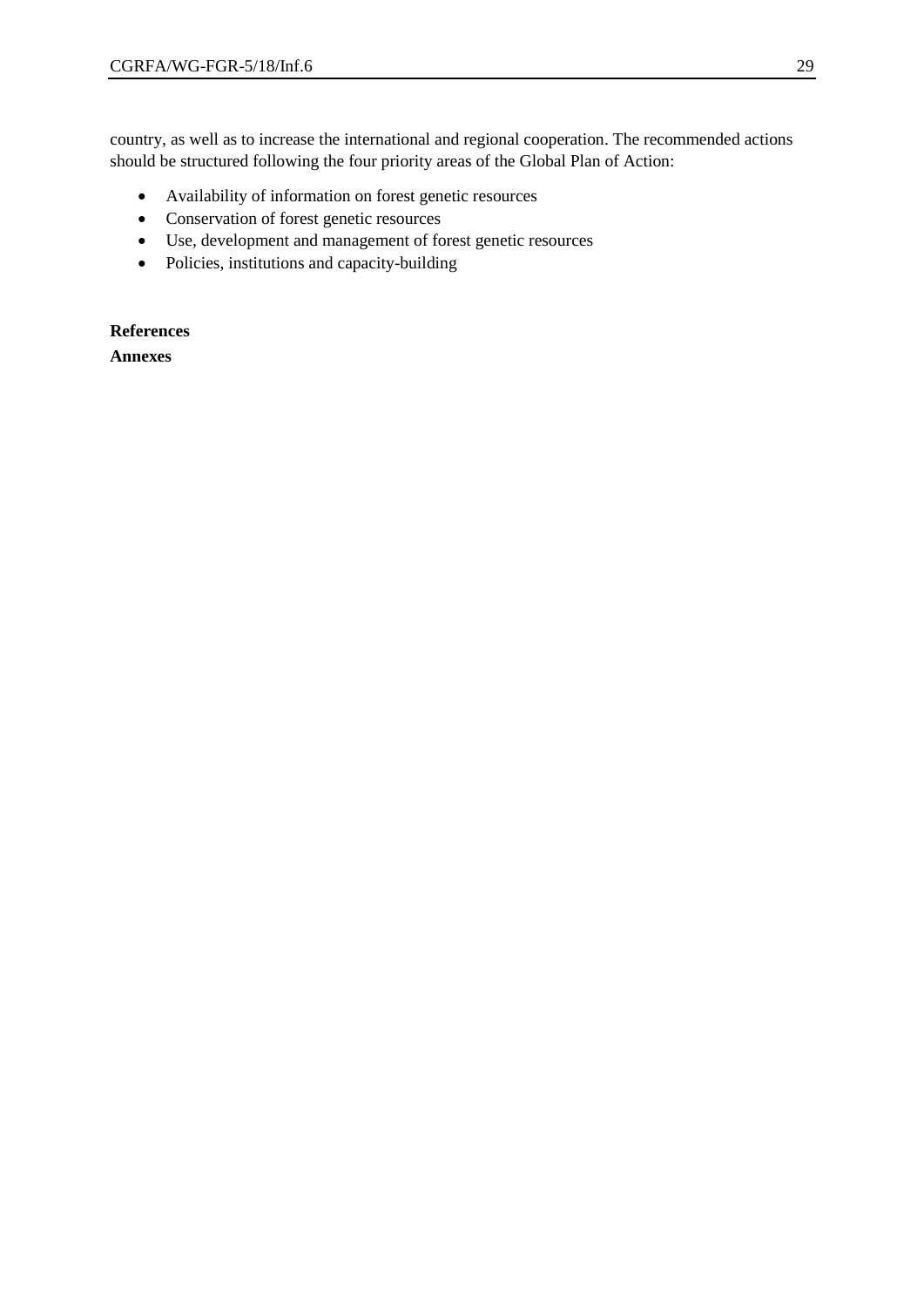# **ANNEX 3**

# **GLOSSARY OF TECHNICAL TERMS**

**Characterization based on non-molecular information** refers to the description and evaluation of FGR based on information obtained from field observations, provenance trials or ecological/climatic zonation of species' distribution range within a country, for example. The characterization of FGR is typically done at the level of populations or provenances. In general, genetic resources are characterized based on traits that are usually heritable, easy to observe by the eye and expressed across different environments.

**Characterization based on molecular information** refers to the description and evaluation of FGR based on information obtained through molecular markers and/or genomic approaches.

**Designated** means that an area has been assigned to *in situ* and/or *ex situ* conservation of FGR by law or other arrangement, depending on how a country (or state) has organized its work on FGR.

*Ex situ* **accession** refers to a sample of FGR stored in a seed bank or a genotype held in a clonal collection.

*Ex situ* **conservation of FGR** refers to the conservation of genetic resources of trees and other woody plant species outside of their natural habitats.

*Ex situ* **conservation unit** refers to a range of *ex situ* genetic conservation areas of forest trees and other woody plants species (e.g. *ex situ* conservation stands, provenance and progeny trials, and breeding populations).

**Extension programmes or activities** refers to training and communication efforts targeted to users of FGR (farmers, local communities, forest owners, etc) with an aim to help them enhance their use of FGR to derive economic and other benefits. Extension activities may include short-term training courses and workshops, field trips, exhibitions, media campaigns and dissemination of information through leaflets, posters and guidelines, or even development of on-line tools.

**Forest genetic resources** (FGR) refers to the heritable materials maintained within and among tree and other woody plant species that are of actual or potential economic, environmental, scientific or societal value.

**Forest reproductive material** refers to any plant tissue that is created by sexual or asexual means (e.g. seeds, pollen and cuttings) and used for the production of new trees or other woody species.

*In situ* **conservation of FGR** refers to the maintenance of viable populations of trees and other woody plant species in their natural surroundings.

*In situ* **conservation unit** refers to a range of *in situ* genetic conservation areas of forest trees and other woody plants species (e.g. gene reserve forests, genetic conservation units or stands, gene management units or zones, and evolutionary conservation units or stands).

**International research and development cooperation** refers to global, regional and sub-regional research projects (or project proposals), tree breeding programmes and other R&D efforts.

**Macropropagation** refers to vegetative propagation of planting stock from cuttings, grafting or airlayering.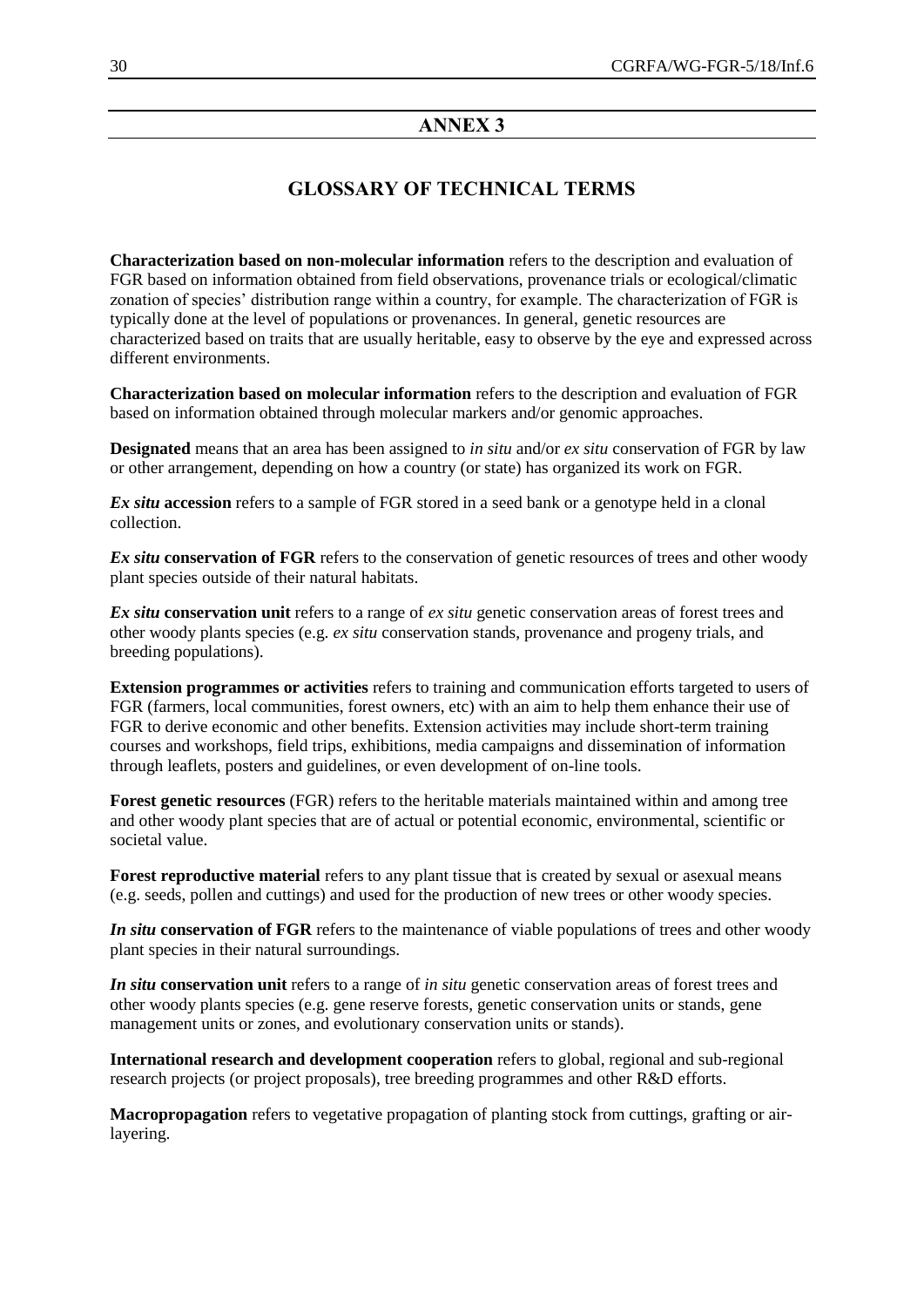**Microprogation** refers to vegetative propagation of planting stock by *in vitro* technology producing plantlets, micropropagules or somatic embryos.

**National adaptation strategy for climate change** refers to a national adaptation strategy, action plan and/or programme(s) for climate change.

**National biodiversity action plan** refers to a national strategy, action plan and/or programme(s) for the conservation and sustainable use of biological diversity.

**National distribution range of a species** refers to area(s) within a country where a species is growing naturally, and where it might have been introduced.

**National forest programme** refers to a wide range of approaches that are used to develop and/or revise forest policy and related strategy (or strategies) at the national or sub-national levels, and to facilitate their implementation.

**National forest policy** is typically a government document which presents a vision or goals on forests (and trees) and their use shared by government and other stakeholders.

**National (or sub-national) coordination mechanism on FGR** refers to a range of approaches that are used to coordinate the work on FGR at national or sub-national levels. Various stakeholders (e.g. farmers, forest owners, private sector, non-governmental organizations, research organizations and relevant ministries) are typically represented in such national coordination mechanism. Examples of national coordination mechanisms include national (or sub-national) FGR programmes and national (or sub-national) committees or working groups on FGR.

**National (or sub-national)** *ex situ* **conservation programme (or system) for FGR** refers to an *ex situ* conservation programme of FGR that is undertaken and coordinated by a designated national (or sub-national) agency working in collaboration with various stakeholders. An *ex situ* conservation programme is often based on a combination of *ex situ* conservation stands, field collections (e.g. clonal archives and stool beds) and storage facilities for seed, pollen or other tissue.

**National (or sub-national) FGR information system** refers to a database (or databases) and other electronic documentation systems (off-line or on-line) that is used by a national FGR inventory to gather, store and/or make available the data and information on FGR. A national FGR information system is up-to-date when the data and information are updated periodically (e.g. annually) or whenever new data and information have become available.

**National (or sub-national) FGR inventory (-ies)** refers to a mechanism that gathers data and information, often from several data-providers within a country, on areas and facilities managed for the conservation of FGR and the production of forest reproductive material, as well as related research and development (R&D) efforts, for example. A national (or sub-national) FGR inventory is operational when the collection of data and information is repeated frequently, and when the data and information are processed, stored and made available to support policymaking, management of FGR and R&D efforts.

**National (or sub-national)** *in situ* **conservation programme (or system) for FGR** refers to a longterm *in situ* conservation programme of FGR that is undertaken and coordinated by a designated national (or sub-national) agency working in collaboration with various stakeholders. Typically, the main aim of such conservation programme is to establish and maintain a network of *in situ* conservation units for FGR in a country (or state).

**National (or sub-national) strategy (-ies) for FGR conservation and use** presents the country's (or its states') vision and goals for the conservation and use of FGR, and describes how it intends to achieve these goals. A national (or sub-national) strategy for FGR conservation and use typically reflects both binding (e.g. the Convention on Biological Diversity) and non-binding (e.g. the Global